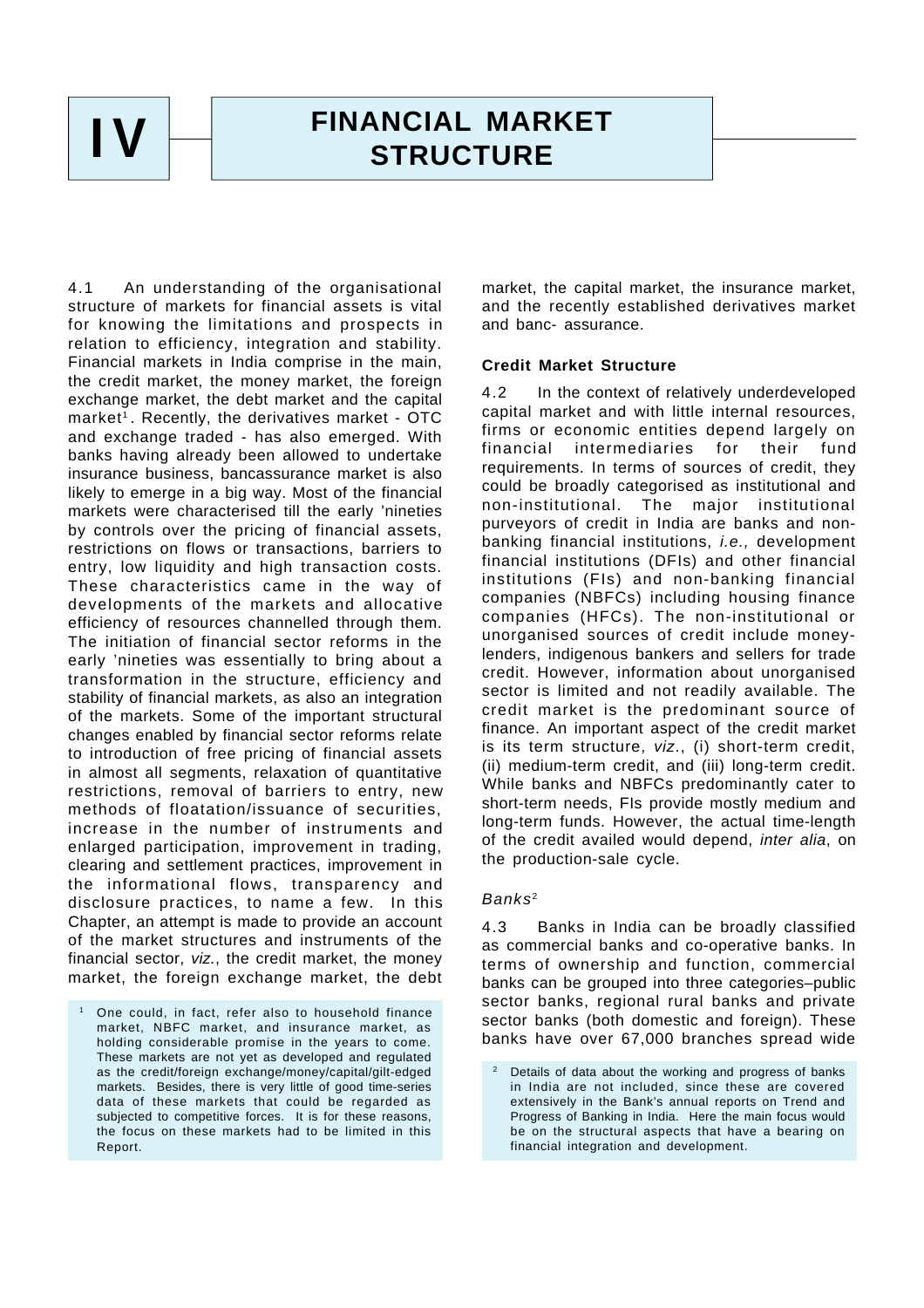across the country. After initiation of financial sector reforms, competition in the banking sector has increased. Porter (1985) crystallises competition as a composite of five forces, *viz.*, rivalry amongst existing firms, potential entry of new competitors, potential development of substitute products, bargaining power of suppliers and bargaining power of consumers<sup>3</sup>. In the context of banking, all these are relevant except perhaps the bargaining power of suppliers. The threat of new entrants and substitute products as well as the rivalry amongst existing banks are becoming increasingly apparent in the Indian banking industry.

4.4 Competition among commercial banks has increased with the entry of new private sector banks and the permission to foreign banks to increase their number of branches in the 'nineties. After the guidelines issued in January 1993, 8 new private sector banks are presently in operation. These banks use state-of-the-art technology. Further, following India's commitment to the WTO agreement in respect of the services sector, foreign banks, including both new and the existing ones, have been permitted to open up to 12 branches a year with effect from 1998-99 as against the earlier stipulation of 8 branches. Also, competition among public sector banks has increased with relaxation of many guidelines, allowing for portfolio shifts for optimising the ultimate objectives. With the amendment to the Banking Companies Acts 1970/1980, public sector banks are now allowed to access the capital market to raise funds. This has diluted the shareholding of the Government, although it is still the major shareholder with a minimum 51 per cent of total equity. Local Area Banks (LABs) are also being set up to induce competition in urban, semi-urban and rural areas.

4.5 The competition in the banking sector has so evolved in the recent years that the market structure of the banking sector has tended to be oligopolistic. While the number of banks is reasonably large, the dominance of public sector banks, and especially of a few large banks continues. Such banks accounting for large share of deposits and advances as market leaders are able to influence decisions about liquidity and rate variables in the system. But, even such banks may face challenges in the future and face tougher competition, given the gradual upgradation of skills and technologies in competing banks and the restructuring and re-engineering processes being attempted by both foreign and private sector banks.

4.6 Since bank nationalisation in 1969, there has been significant growth in the geographical coverage of banks and the amount of resources mobilised by banks. The spectacular increase in deposits as percentage of national income to 48.7 per cent in 1999 as against 15.5 per cent in 1969 testifies to the favourable impact of branch expansion. There has also been a sharp increase in credit to agriculture, small-scale industries, trade and other activities which had little access to bank finance before 1969.

4.7 Prior to financial sector reforms, commercial banks functioned in a regulated environment, with administered interest rate structure, quantitative restrictions on credit flows, fairly high reserve requirements and pre-emption of significant proportion of lendable resources for the priority and the government sectors. While the quantitative restrictions led to the credit rationing for the private sector, interest rate controls led to sub-optimal use of credit and low levels of investment and growth. At the same time, flexibility of monetary policy in influencing the volume and cost of credit was constrained by considerations relating to domestic debt management and the need to finance the resource needs of the government sector. The resultant 'financial repression' led to decline in productivity and efficiency and erosion of profitability of the banking sector in general.

4.8 It is in the background of these circumstances that the development of sound commercial banking system was worked out mainly with the help of the recommendations of the Committee on the Financial System (Chairman: Shri M. Narasimham), 1991. The consequential financial sector reforms envisaged interest rate flexibility for banks and reduction in reserve requirements, besides a number of structural measures. Interest rates, as a consequence, have emerged as a major signalling device for resource allocation. This apart, credit market reforms included introduction of new instruments of credit, changes in the credit delivery system and integration of functional roles of diverse players, such as, banks, financial institutions and non-banking financial companies (NBFCs). The gradual introduction of a loan

<sup>3</sup> Porter, Michel E., (1985), *Competitive Advantage: Creating and Sustaining Superior Performance*, The Free Press, New York.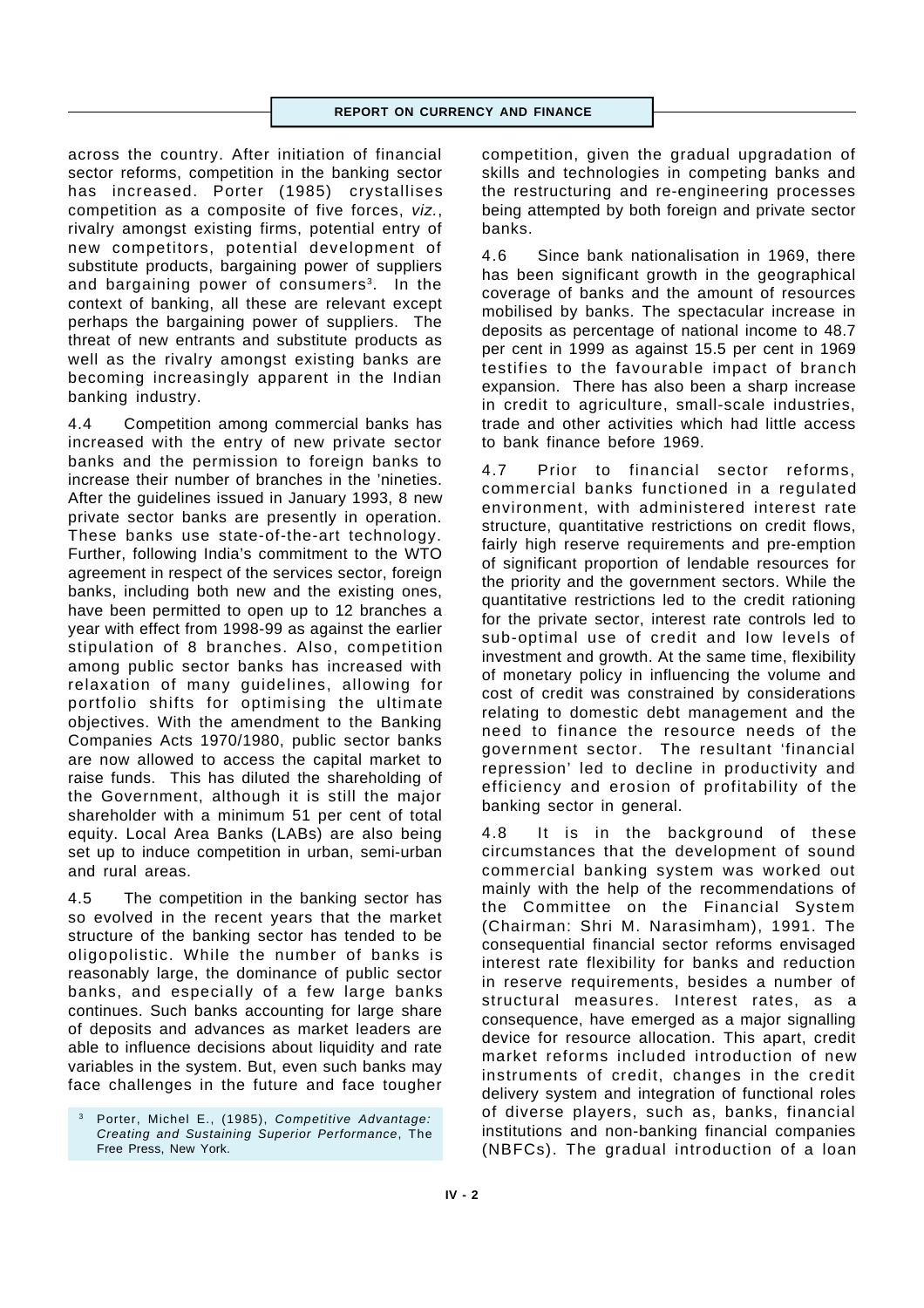#### **FINANCIAL MARKET STRUCTURE**

system in the place of a cash credit system has facilitated banks in planning their cash flows better, and in reducing the costs of uncertainty. At the same time, there has been greater competition with the introduction of new private sector banks and the permission given to foreign banks to open branches, as also with progressive improvement in the role of the non-banking sector. Restrictions on project financing by banks have been removed. With the result, the share of term loans as percentage of total bank loans went up to 34.9 per cent as at the end of March 1999 from 26.1 per cent as at end-March 1995.

4.9 The implementation of prudential norms characterised the initial phase of the financial reforms. Once the framework of improved soundness of financial intermediaries was provided, attention was bestowed on deregulation of the credit market. The gradual scaling down of cash reserve and statutory liquidity requirements has afforded flexibility to banks to manage their asset portfolios. The average CRR has been progressively brought down to 8.5 per cent in August 2000 from its peak at 15 per cent during July 1989 to April 1993. The SLR, which was at a peak of 38.5 per cent during September 1990 to December 1992, had been reduced to the statutory minimum of 25 per cent by October 1997. Besides, the coverage of priority sector has also been appropriately enlarged to include software and agro-processing industries and venture capital, while the existing priority sector categories have been broadened, giving the banks larger access in meeting the priority sector targets. Selective credit controls were eliminated over time. In addition, credit restrictions have been gradually removed/relaxed for purchases of consumer durables, and loans to individuals against shares and debentures/bonds.

# *Subsidiaries of Banks*

4.10 An important development in the financial sector in the recent years has been the diversification and growth of para-banking activities. In India, following the erstwhile UK model, wherein diverse financial activities can be undertaken only through separate affiliates, banks were allowed to undertake non-traditional activity, *i.e*., leasing through separate subsidiaries in 1983 by amending the Banking Regulation Act, 1949. From 1986-87 and onwards, banks were allowed to set up subsidiaries to undertake other nontraditional activities, such as, mutual funds, hire

purchase, factoring, *etc.* A number of banks have sponsored mutual funds (for example, State Bank of India, Canara Bank and Indian Bank). In 1994, banks were also allowed to undertake departmentally para banking activities, such as, leasing, hire purchase, factoring, *etc.* Presently, banks can undertake para banking activities either through subsidiaries or in-house or both.

4.11 The reasons for banks entering parabanking activities include the need for diversifying earnings, maximising economies of scale and scope, making profits, and also the desire to have leading market positions in financial services.

4.12 Merchant banking is an important area where subsidiaries of banks have made their presence felt. Merchant banking includes services, such as, pre-issue, management of public issue, *etc.,* and as such is dependent on the conditions in the stock market. Prior to 1983, banks used to undertake merchant banking activites in-house. In 1983, they were allowed to set up separate subsidiaries for undertaking merchant banking activities and the first banking subsidiary in the field of merchant banking was the SBI Capital Market, which started functioning in 1987 when the capital market was buoyant. There are now a number of bank subsidiaries involved in the merchant banking activities, such as, PNB Capital Services, BOI Finance, Indbank Merchant Banking Services, *etc.*

4.13 The dealing in government securities is another area where banks have been fairly active. Banks also set up subsidiaries for acting as primary dealers for government securities which include SBI Gilts, PNB Gilts, Gilts Securities Trading Corporation (set up by Canara Bank and Bank of Baroda).

4.14 Banks, through their subsidiaries, also provide services, such as, factoring (SBI Factors, Canbank Factors, etc), securitisation of loans and receivables into debt securities (Citi Bank), stock broking (SBI Securities, PNB Securities, *etc*.), financial guarantee for infrastructure projects, *etc.* Venture capital is a new area where banks have entered. The main players include Canbank Venture Capital Fund. SBI, Andhra Bank, Union Bank of India have contributed towards equity of venture capital funds floated by Technology Development and Investment Corporation of India (TDICI), Gujarat Investment Corporation, *etc*. Many banking subsidiaries, such as, SBI Home Finance, BOB Housing Finance, and PNB Housing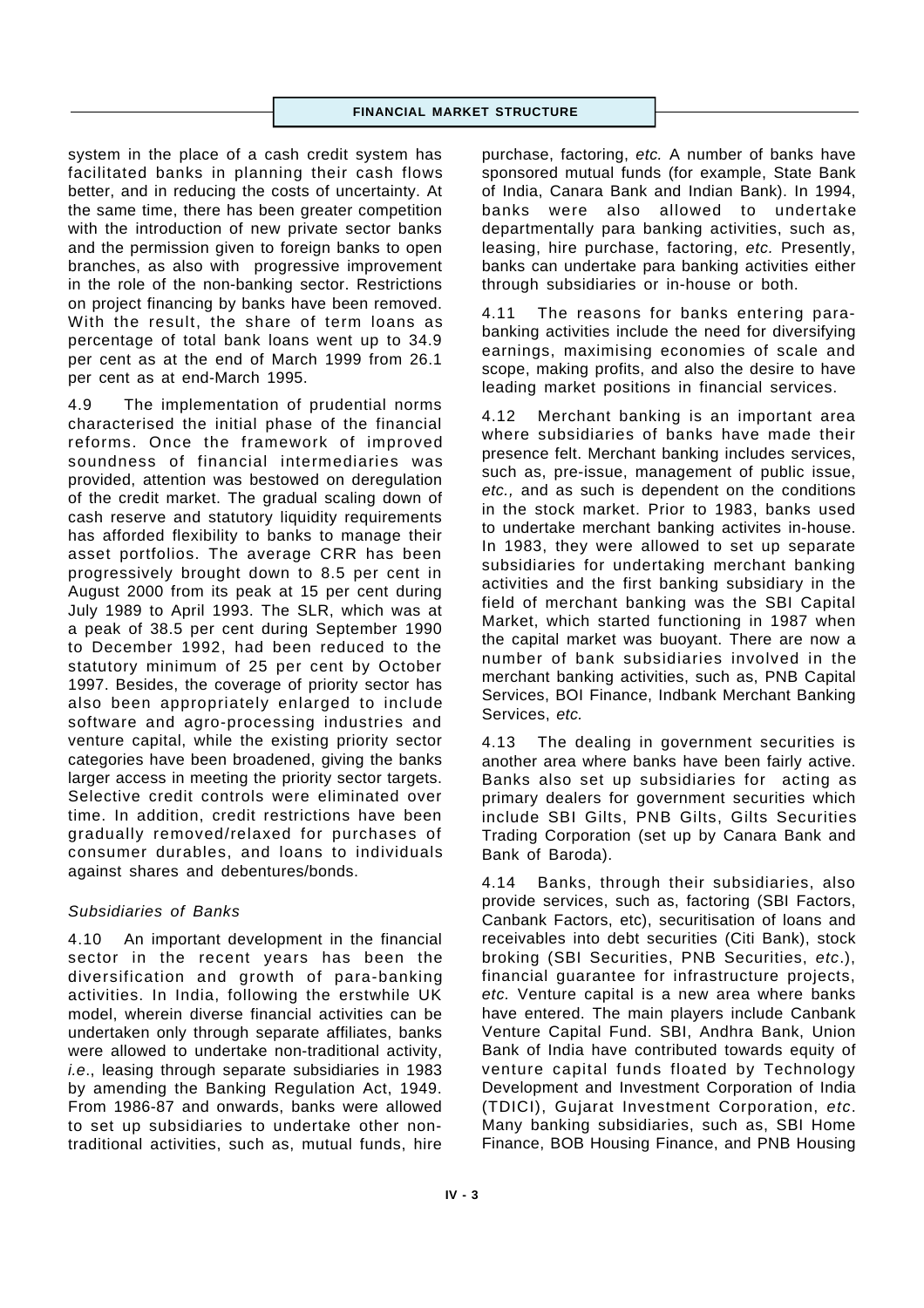Finance, are also quite active in the field of housing finance. Banking subsidiaries are also operating in the credit card business, *e.g*., SBI Cards and Payment Services Ltd.

4.15 There is a shared responsibility between the Reserve Bank and SEBI in the regulation of para banking activities of banks. In India, a prudential regulatory framework based on capital adequacy is in place in the case of parabanking subsidiaries as well. It is also important to adopt an arms-length approach between a bank and its subsidiary since involvement of banking subsidiaries in any activity that is subject to 'bubbles' and irregularities could impose financial burden on parent banks. But, as the problems of subsidiaries are hardly quickly noticed, public sector banks have been required to provide a consolidated balance sheet including position of their subsidiaries from the year ended March 31, 2000 to correctly reflect their financial strengths and weaknesses as is the case in the US. Such a transparent practice will help individual investors to make informed choices better.

# *Financial Institutions*

4.16 A large variety of financial institutions has come into existence over the years to perform a variety of financial activities. While some of them operate at all-India level, others are state level institutions. All-India financial institutions (AIFIs) consist of all-India development banks, specialised financial institutions, investment institutions and refinance institutions. The state level institutions, on the other hand, comprise 18 State Financial Corporations (SFCs) and 26 State Industrial Development Corporations (SIDCs).

4.17 All-India development banks (IDBI, IFCI, ICICI, SIDBI and IIBI) occupy an important position in the financial system as the main source of medium and long-term project finance to industry. Among them, the IFCI (1948), IDBI (1964) and IRBI (presently IIBI-1984) were established under various Acts of the Parliament. The ICICI (1955) was set up as a public limited company under the Companies Act. The SIDBI (1990), a wholly owned subsidiary of IDBI, was set up for promotion, financing and development of industry in the small-scale, tiny and cottage sector. It acts as the chief refinancing institution in this sector. Besides, specialised financial

institutions are also operating in the areas of export-import (EXIM Bank-1982), infrastructure (IDFC-1997), tourism (TFCI-1989) and venture capital (IVCF, ICICI Venture). Investment institutions in the business of mutual fund (UTI-1964) and insurance activity (LIC-1956, GIC and its subsidiaries-1972) have also played significant roles in the mobilisation of household sector savings and their deployment in the credit and the capital markets. In the agriculture and rural sector and the housing sector, the NABARD (1982) and NHB (1988) respectively, are acting as the chief refinancing institutions. Both of them are also vested with certain supervisory functions.

4.18 Besides providing direct loans (including rupee loans, foreign currency loans), financial institutions also extend financial assistance by way of underwriting and direct subscription and by issuing guarantees. Recently, some development financial institutions (DFIs) have started extending short term/working capital finance, although termlending continues to be their primary activity. Amongst them, the five all-India development banks accounted for 83.9 per cent of the total financial assistance sanctioned during 1998-99. The overall importance of these financial institutions could be judged from the fact that their combined assets estimated at Rs.4,88,516 crore formed about 55.1 per cent of the assets of the banking sector as at end-March 2000.

4.19 Historically, the Reserve Bank and the Central Government have played a major role in financing these institutions by subscribing to the share capital, by allowing them to issue Government guaranteed bonds and by extending long-term loans at concessional terms. However, with the financial sector reforms in the 'nineties, concessional lending by the Reserve Bank and the Government was phased out, leaving the financial institutions to rely for financing their needs on the equity capital and the debt markets. Expansion of their equity base through public offers and public issues of long-term bonds has become an important element of their market-based financing. In order to provide flexibility, the Reserve Bank has also allowed FIs to raise resources by way of term deposits, CDs and borrowings from the term money market within the umbrella limit fixed in terms of net owned funds. In order to expand their scope of business, a large number of them have been entering various businesses - venture capital, mutual funds, banking (through subsidiaries) and insurance.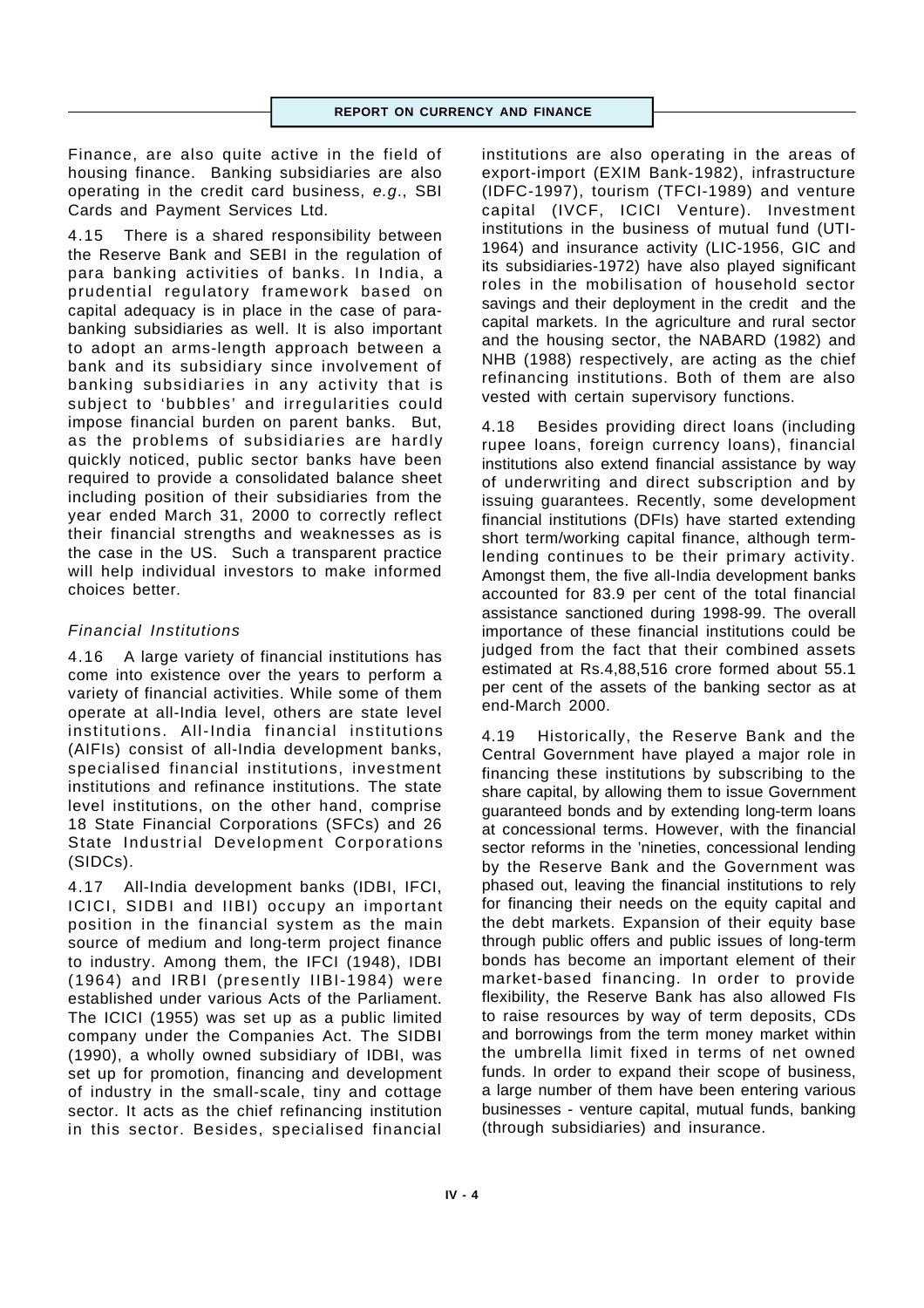# *Non-Banking Financial Companies (NBFCs)*

4.20 Non-banking financial companies (NBFCs) are financial intermediaries engaged primarily in the business of accepting deposits and making loans and advances, investments, leasing, hire purchase, *etc.* NBFCs are a heterogeneous lot. NBFC sector is characterised by a large number of privately owned, decentralised and relatively small-sized financial intermediaries. NBFCs are of various types, such as, loan companies (LCs), investment companies (ICs), hire purchase finance companies (HPFCs), equipment leasing companies (ELCs), mutual benefit financial companies (MBFCs) also known as Nidhis, miscellaneous non-banking companies (MNBCs) also known as Chit Funds and residuary nonbanking companies (RNBCs). Loan companies, investment companies, hire purchase finance companies and equipment leasing companies are defined on the basis of the principal activity of their business. Although NBFCs in India have existed for a long time, they shot into prominence in the second half of the 'eighties and in the first-half of the 'nineties, as deposits raised by them grew rapidly. Total assets/liabilities of NBFCs grew at an average annual rate of 36.7 per cent during the 'nineties (1991-98) as compared with 20.9 per cent during the 'eighties (1981-91). Customer orientation, concentration in the main financial centres and attractive rates of return offered by them are some of the reasons for their rapid growth. Primarily engaged in the area of retail banking, they face competition from banks and financial institutions.

4.21 An attempt to regulate NBFCs started in the 'sixties when the Reserve Bank issued directions relating to the maximum amount of deposits, the period of deposits and rate of interest they could offer on the deposits accepted by them. To safeguard depositors' interest, norms were laid down from time to time, *inter alia*, regarding maintenance of certain percentage of liquid assets, creation of reserve funds and transfer thereto every year a certain percentage of profit, *etc.* These directions were amended from time to time, and in 1977 the Reserve Bank issued two separate sets of guidelines, *viz*., NBFC Acceptance of Deposits Directions, 1977 for NBFCs and MNBC Directions, 1977 for MNBCs.

4.22 Traditionally, the regulation of NBFCs was confined to deposit-taking activities of NBFCs. Although some attempt was made to regulate the

asset side of NBFCs in 1994 in pursuance of the Shah Committee recommendations, the absence of adequate regulatory powers remained a major constraint. In 1997, however, the RBI Act was amended and it was given comprehensive powers to regulate NBFCs. The amended Act made it mandatory for every NBFC to have minimum net owned funds (NOF) of Rs.25 lakhs (subsequently increased to Rs.2 crore for the new companies) and obtain a certificate of registration from the Reserve Bank for commencing or carrying on business. The provisions relating to certificate of registration and minimum NOF were put in place to ensure that only companies with a healthy background and adequate capital were allowed to carry on the business. This was also to reduce the number of NBFCs to a manageable universe for purposes of effective regulation and supervision. As on June 30, 2000, out of the 37,274 companies seeking registration, 679 were approved for registration with permission to accept public deposits, while 8,451 were approved for registration without authorisation to accept deposits. Ceilings were prescribed for acceptance of deposits based on the principal business, capital adequacy, credit rating and NOF. The amended Act also empowered the Reserve Bank to regulate the asset side of NBFCs. Accordingly, in January 1998, the Reserve Bank laid down norms relating to capital adequacy, income recognition, asset classification, credit rating, exposure norms, *etc.* The Reserve Bank has also developed a comprehensive system to supervise NBFCs accepting/holding public deposits. This involves: (i) on-site inspection; (ii) off-site monitoring through periodic control returns from NBFCs; (iii) use of market intelligence; and (iv) submission of reports by auditors of NBFCs.

4.23 Public deposits held by NBFCs (including RNBCs) as at end-March 1999 at Rs.20,429 crore constituted approximately 2.6 per cent of aggregate deposits mobilised by scheduled commercial banks (excluding regional rural banks). Significantly, RNBCs (numbering only nine) held 52.1 per cent of the total deposits held by all NBFCs. Public deposits of large NBFCs (i.e., holding public deposits of Rs.20 crore and above) accounted for about 45 per cent of the total liabilities of the NBFC sector as a whole. Deposits of large size (Rs.10,000 and above) constituted 74.5 per cent of the total deposits of NBFCs. Increased competition in the financial sector, on the one hand, and strengthening of the regulatory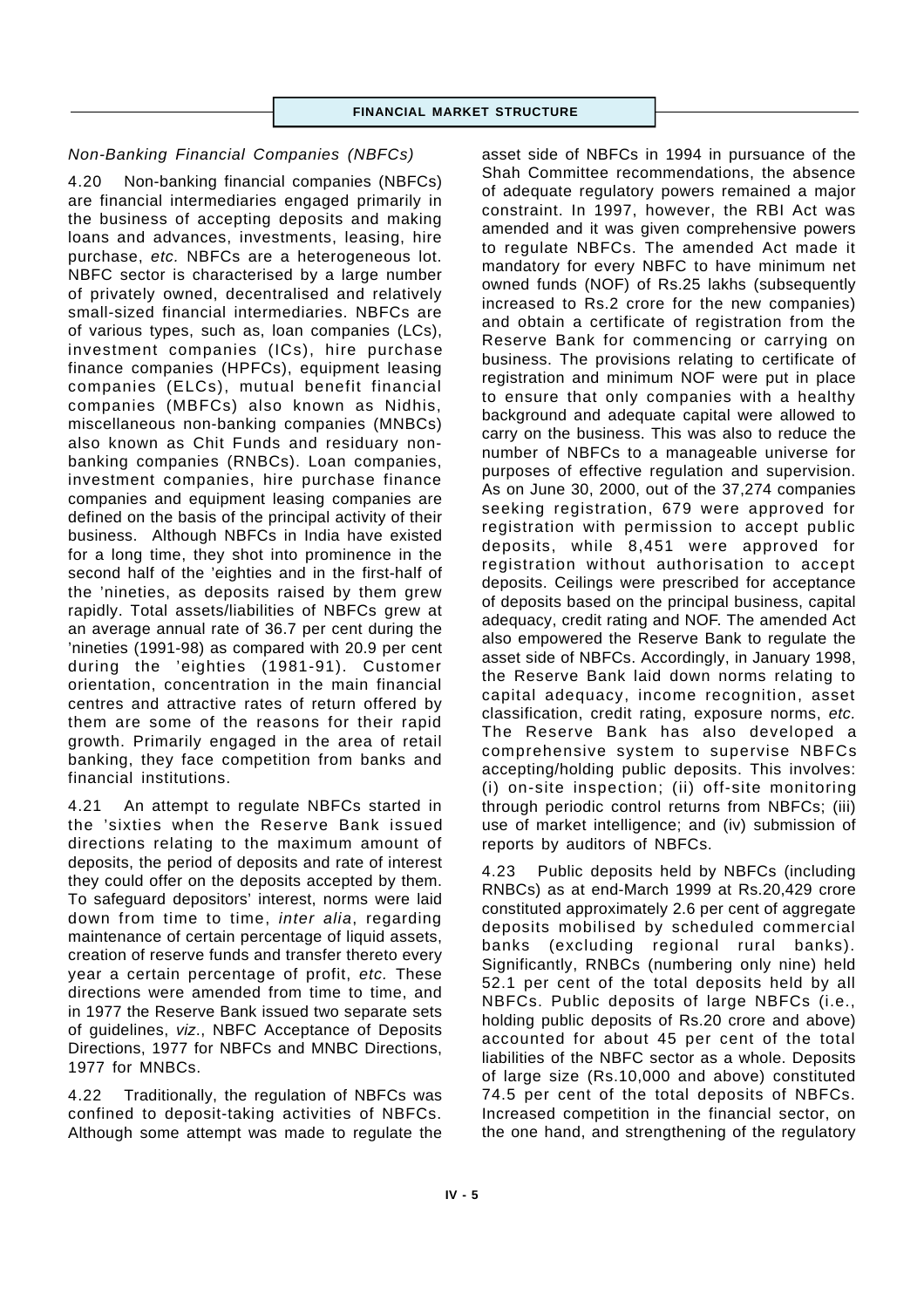requirements, on the other, have resulted in a major consolidation in the NBFCs sector in the recent period.

## *Housing Finance Companies (HFCs)*

4.24 In India, investment in housing is mainly financed by own sources or from informal credit market. The formal housing finance institutions contribute only 15-20 per cent of housing investments in the country (NSS, 44<sup>th</sup> Round, 1988-89). However, within the formal housing finance sector, the conventional sources of housing finance in India have been the public sector institutions. Over the years, they were found to be grossly inadequate to meet the requirements of the new investments and maintenance of housing and habitat systems. Accordingly, since the mid-eighties, efforts have been directed at the development of housing finance institutions to meet the large resource gap that exists for housing finance in the country. A policy shift to encourage private and cooperative sectors in housing could be discerned and the necessary legal and regulatory changes are being effected in this regard.

4.25 The formal segment of housing finance includes funding provided by the Central and State Governments and funds from financial institutions like GIC, LIC, commercial banks and specialised housing finance institutions and cooperative banks. HUDCO was set up in April 1970 as an apex techno-finance organisation in order to provide loans and technical support to state and city level organisations. The State Governments are responsible for implementing social housing schemes. Almost all the States have set up Housing Boards in order to facilitate the implementation of the social housing schemes. Co-operative banks have been financing housing schemes. Co-operative banks cater to economically weaker sections, low and middle income groups as well as co-operative or group housing societies. The first comprehensive guidelines in respect of these banks (other than Urban Co-operative Banks) were issued by the Reserve Bank in December 1984.

4.26 The second formal tier of the housing finance consists of insurance corporations, commercial banks and housing finance companies. In 1976, the Reserve Bank issued its first set of housing finance guidelines to scheduled commercial banks for the benefit of

weaker sections of the society. At present, banks are required to extend for housing finance 3 per cent of incremental deposits in a financial year. This apart, the financial market for housing includes housing finance companies, which provide the bulk of housing finance. Although there are around 400 HFCs in operation, the market is dominated by a few big players. More than 95 per cent of disbursements are accounted for by only 29 leading HFCs having refinance facility from the National Housing Bank (NHB).

4.27 In recognition of the need for developing a network of specialised housing finance institutions in the country, the National Housing Bank was set up in July, 1988 as a wholly owned subsidiary of the Reserve Bank under the National Housing Bank Act, 1987, to function as an apex bank for the housing finance. NHB regulates HFCs, refinances their operations and expands the spread of housing finance to different income groups all over the country, while functioning within the overall framework of the housing policy. It has also helped in diverting increasing proportions of annual provident fund accumulations for housing finance through housing linked savings schemes for provident fund subscribers.

4.28 The second major policy in this direction was introduced in 1994 in the form of the National Housing Policy (NHP) that envisaged a major shift in the Government's role from a provider to a facilitator. The policy framework deals with technological, financial and institutional aspects. The market for housing finance really started growing after the NHP was framed. Among the HFCs, while HUDCO dominated in terms of size (paid up capital), HDFC and to an extent LIC performed better in terms of profits and total disbursements. The NHP also recognised the need to strengthen HUDCO through augmenting its resources for meeting the requirements for shelter provisions for lower income groups in a larger measure in rural and urban areas including the shelters and the slum dwellers and for expanding infrastructure facilities in the urban areas.

4.29 The NHB, as part of its regulatory measures, announced introduction of major provisions in September 1997 to strengthen the regulatory framework for HFCs. The regulations, *inter alia,* included compulsory registration of housing finance companies with minimum netowned fund of Rs.25 lakhs, mandatory transfer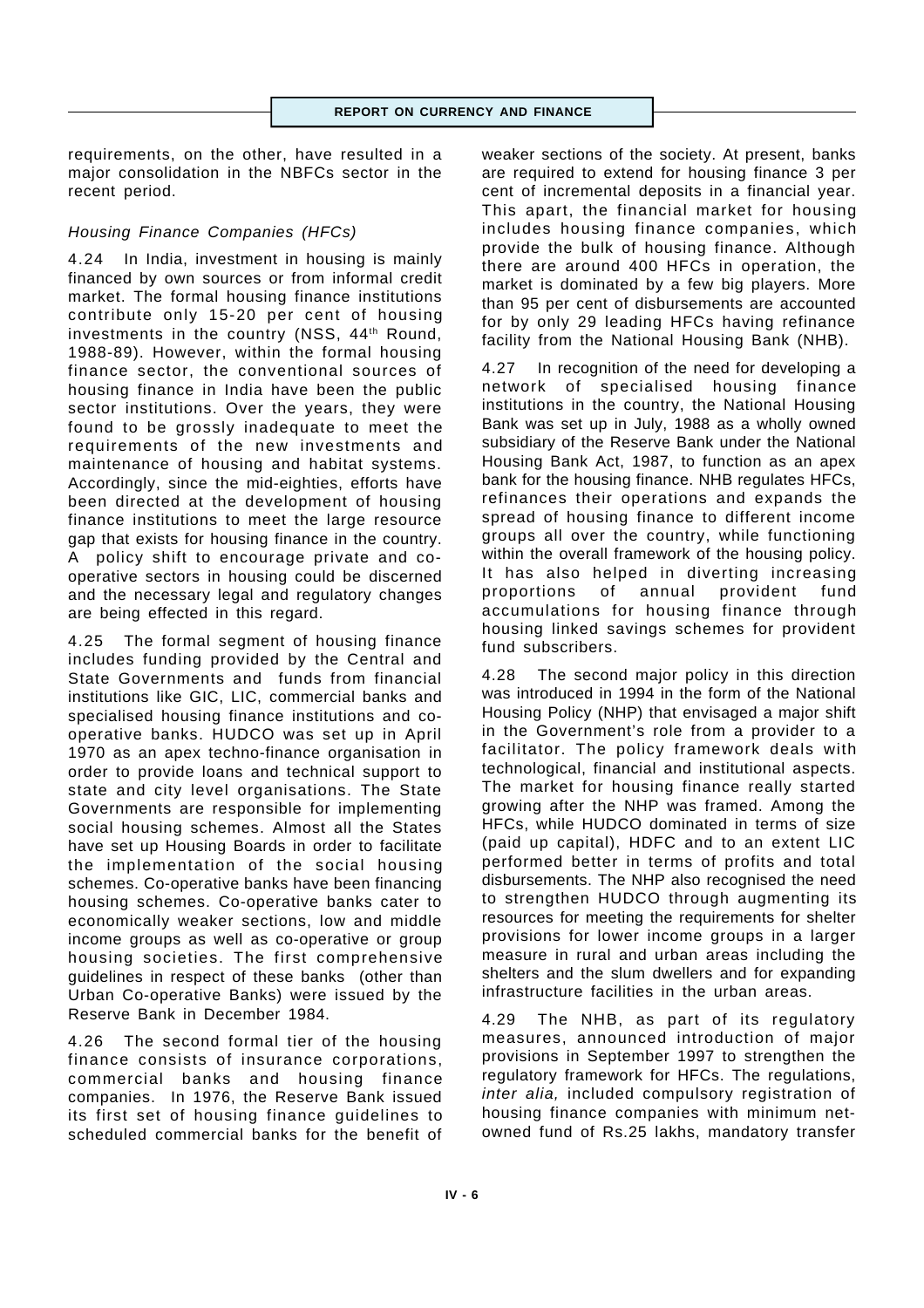of 20 per cent of net profits to a reserve fund, maintenance of 5 per cent of SLR in bank deposits and another 5 per cent in approved securities. The Union Budget for 2000-01 envisaged a 20 per cent tax rebate under section 88 of the Income Tax Act for repayment of housing loans up to Rs.20,000 per year as against Rs.10,000 earlier.

4.30 The interest rate structure across HFCs has been similar due to the similarity in their liability structure resulting in similar cost of funds. For the year 1996-97, 55 per cent of the deposits received from the public were collected at rates above 14 per cent.

## **Money Market Structure**

4.31 Money markets perform the crucial role of providing a conduit for equilibrating short-term demand for and supply of funds, thereby facilitating the conduct of monetary policy. The money market instruments mainly comprise: (i) call money, (ii) certificates of deposit, (iii) treasury bills, (iv) other short-term government securities transactions, such as, repos, (v) bankers' acceptances/commercial bills, (vi) commercial paper, and (vii) inter-corporate funds. While inter-bank money markets and central bank lending *via* repo operations or discounting provide liquidity for banks, private non-bank money market instruments, such as, commercial bills and commercial paper provide liquidity to the commercial sector. Unlike in developed economies where money markets are promoted by financial intermediaries out of efficiency considerations, in India, as in many other developing countries, the evolution of the money market and its structure has been integrated into the overall deregulation process of the financial sector.

4.32 In 1985, the Chakravarty Committee first underlined the need to develop money market instruments in India, while in 1987 the Working Group on the Money Market (Chairman: Shri N. Vaghul) laid the blueprint for the institution of money markets. The Reserve Bank has gradually developed money markets through a five-pronged effort. First, interest rate ceilings on inter-bank call/notice money (10.0 per cent), inter-bank term money (10.5-11.5 per cent), rediscounting of commercial bills (12.5 per cent) and inter-bank participation without risk (12.5 per cent) were withdrawn effective May 1, 1989. Secondly, several

financial innovations in terms of money market instruments, such as, auctions of Treasury Bills (beginning with the introduction of 182-day Treasury Bills effective November 1986), certificates of deposit (June 1989), commercial paper (January 1990) and RBI repos (December 1992) were introduced. Thirdly, barriers to entry were gradually eased by (i) increasing the number of players (beginning with the Discount and Finance House of India (DFHI) in April 1988 followed by primary and satellite dealers and money market mutual funds), (ii) relaxing both issuance restrictions and subscription norms in respect of money market instruments and allowing determination of yields based on demand and supply of such paper, and (iii) enabling market evaluation of associated risks, by withdrawing regulatory restrictions, such as, bank guarantees in respect of CPs. Fourthly, the development of markets for short-term funds at market determined interest rates has been fostered by a gradual switch from a cash credit system to a loan-based system, shifting the onus of cash management from banks to borrowers and phasing out the 4.6 per cent 91-day tap Treasury bills, which in the past provided an avenue for investing short-term funds. Finally, institutional development has been carried out to facilitate inter-linkages between the money market and the foreign exchange market, especially after a market-based exchange rate system was put in place in March 1993.

4.33 The changes in the money market structure need to be seen in the context of a gradual shift from a regime of administered interest rates to a market-based pricing of assets and liabilities. The development of money markets in India in the last 3-4 years has been facilitated by three major factors. First, the limiting of almost automatic funding of the government, largely realised with the replacement of *ad hoc* Treasury bills (which bore a fixed coupon rate of 4.6 per cent per annum from July 1974, implying a negative real interest rate for most part of the period) by ways and means advances (WMA) at interest rates linked to the Bank Rate and the development of the government securities market, discussed later in the chapter, permitting a gradual de-emphasis on cash reserve ratio as a monetary policy instrument. Secondly, the development of an array of instruments of indirect monetary control, such as, the Bank Rate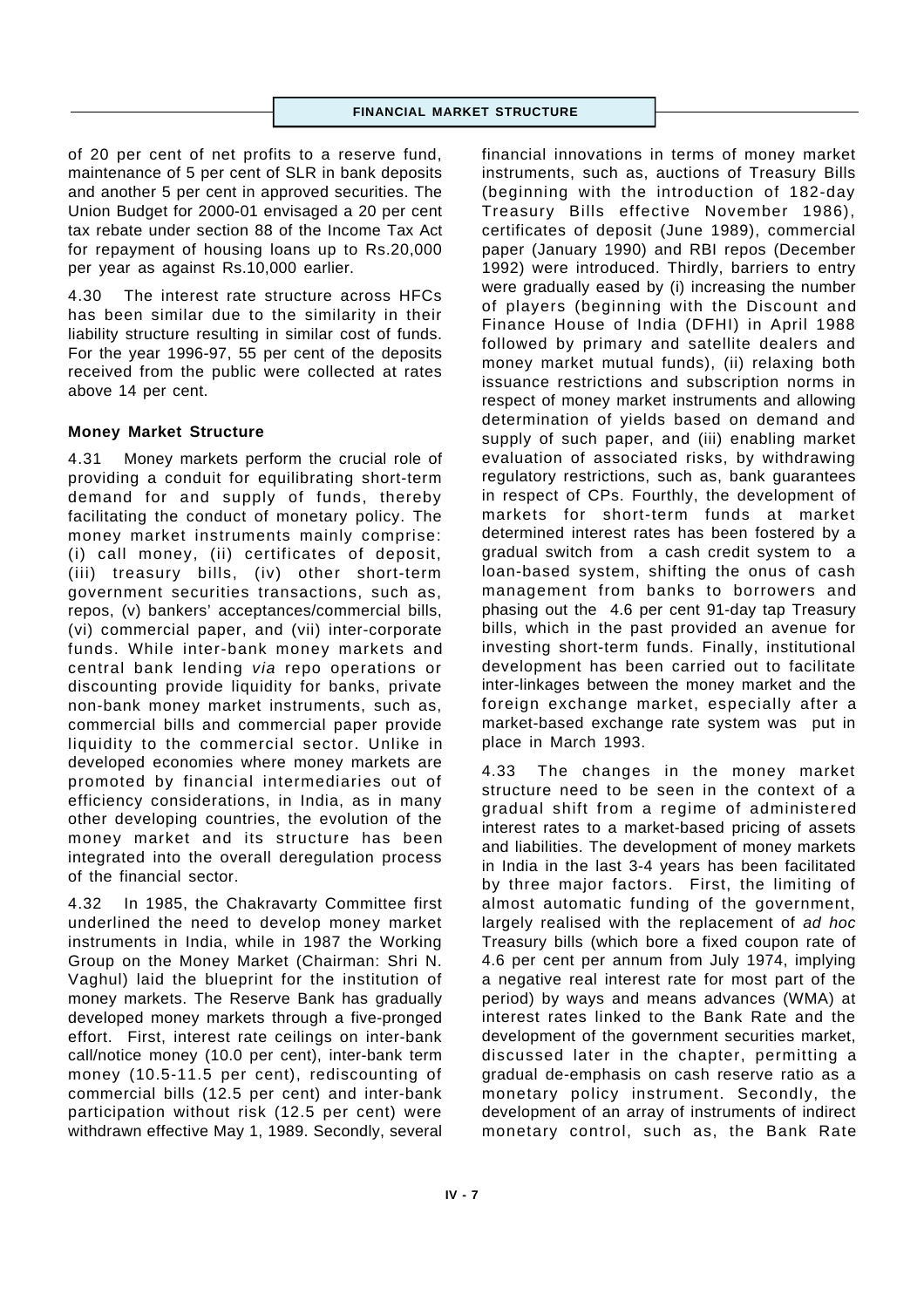(re-activated in April 1997), the strategy of combining auctions, private placements and open market operations in government paper (put in place in 1998-99) and the liquidity adjustment facility (LAF) (instituted in June 2000). Thirdly, the enabling institutional framework was introduced in the form of primary and satellite dealers and money market mutual funds. The monetary authority uses money markets to adjust primary liquidity in the domestic economy and monetary policy is often, in turn, shaped by developments in the money and the foreign exchange markets.

## *Call/Notice Money Market*

4.34 The overnight inter-bank call money market, in which banks trade positions to maintain cash reserves, is the key segment of the money market in India. It is basically an 'over the counter' (OTC) market without the intermediation of brokers. Participation has been gradually widened to include other financial institutions, primary/satellite dealers, mutual funds and other participants in the bills rediscounting market and corporates (through primary dealers) besides banks, LIC and UTI. While banks and primary dealers are allowed two-way operations, other non-bank entities can only participate as lenders. As per the announced policies, once the repo market develops, the call money market would be made into a pure inter-bank market, including primary dealers.

4.35 The call money market is influenced by liquidity conditions (mainly governed by deposit mobilisation, capital flows and the Reserve Bank's operations affecting banks' reserve requirements on the supply side and tax outflows, government borrowing programme, non-food credit off-take and seasonal fluctuations, such as, large currency drawals during the festival season on the demand side). At times of easy liquidity, call rates tend to hover around the Reserve Bank's repo rate, which provides a ready avenue for parking short-term surplus funds. During periods of tight liquidity, call rates tend to move up towards the Bank Rate and more recently the Reserve Bank's reverse repo rate (and sometimes beyond) as the Reserve Bank modulates liquidity in pursuit of monetary stability (Chart IV.1). Besides, there are other influences, such as, (i) the reserve requirement prescriptions (and stipulations regarding average reserve maintenance), (ii) the investment policy of non-bank participants in the call market which are among the large suppliers of funds in the call market, and (iii) the asymmetries of the call money market, with few lenders and chronic borrowers.

4.36 The annual turnover in the call money market at Mumbai which amounted to Rs.16,44,790 crore in 1991-92 and Rs.15,45,160 crore in 1996-97 moved up in more recent years. For example, the daily turnover increased to Rs.33,882 crore during 1999-2000 from Rs.25,956 crore during 1998-99. The average interest in the call money market during last four years tended to move up from 7.8 per cent in 1996-97 to 9.0 per cent during 1999-2000. However, volatility tended to move downwards (Table 4.1 and Chart IV.1).

#### *Term Money Market*

4.37 The term money market in India is still not developed, with the daily turnover amounting to Rs.951 crore - Rs.1,489 crore during March 2000, up from Rs.23 crore - Rs.967 crore during March 1999. Select financial institutions (IDBI, ICICI, IFCI, IIBI, SIDBI, EXIM Bank, NABARD, IDFC and NHB) are permitted to borrow from the term money market for 3-6 months maturity, within stipulated limits for each institution. Banks were exempted from the maintenance of CRR and SLR on inter-bank liabilities to facilitate the development of the term money market in April 1997, subject to the condition that effective CRR and SLR on total demand and time

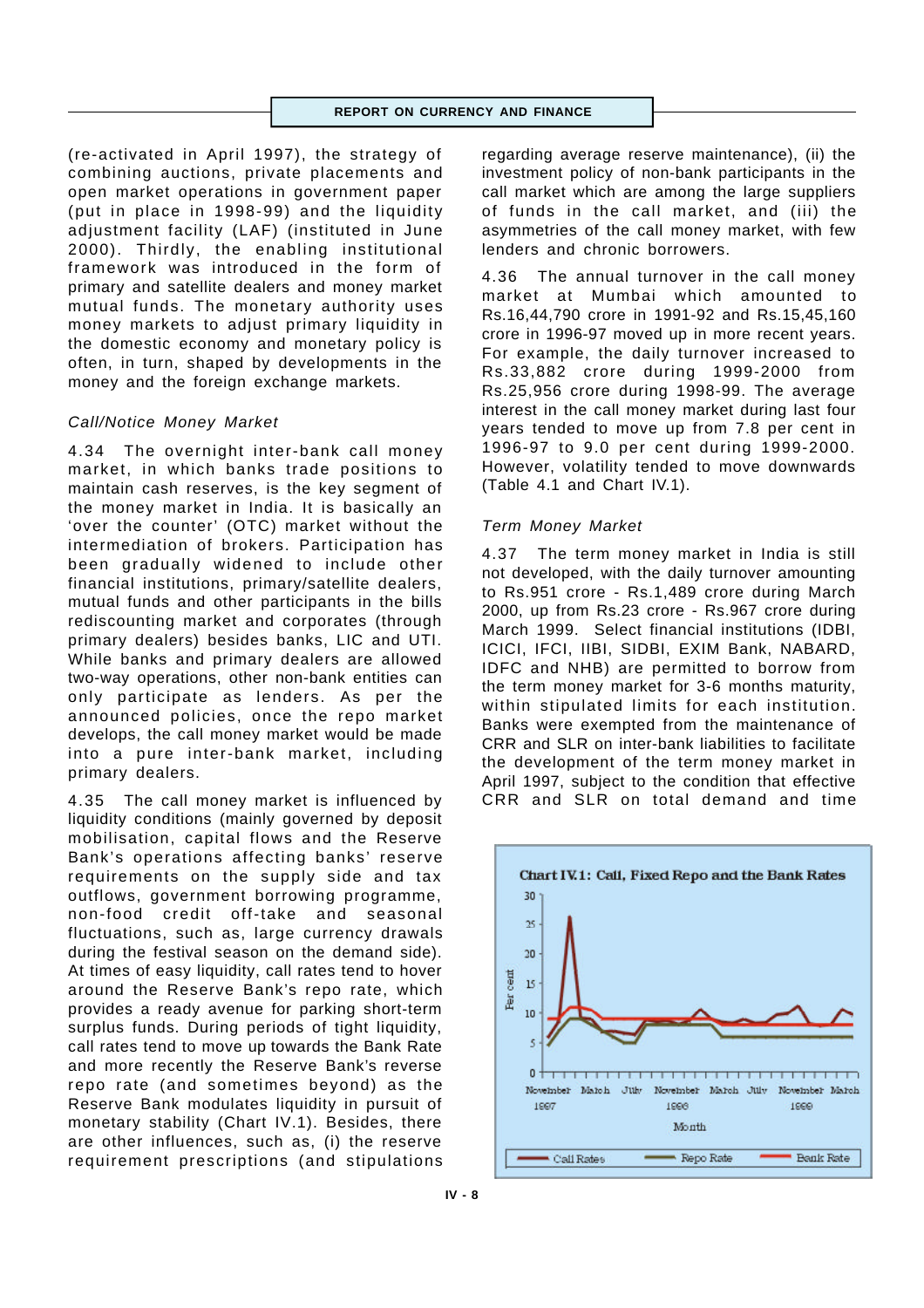#### **FINANCIAL MARKET STRUCTURE**

# (Per cent) Year 1986 Maximum Minimum Average Coefficient Bank Rate (April-March) of Variation# (End March) 1 2 3 4 5 6 1996-97 14.6 1.05 7.8 37.3 12.0 1997-98 52.2 0.2 8.7 85.7 10.5 1998-99 20.2 3.6 7.8 14.9 8.0 1999-2000 35.0 0.1 9.0 12.7 8.0

#### **Table 4.1: Inter-bank Call Money Lending Rates**

# : Of monthly weighted averages.

**Source :** *Handbook of Statistics on Indian Economy, 2000*, RBI.

liabilities would not be less than 3 per cent and 25 per cent, respectively.

#### *Repos*

4.38 Repo is a money market instrument, which enables collateralised short-term borrowing and lending through sale/purchase operations in debt instruments. Under a repo transacion, a holder of securities sells them to an investor with an agreement to repurchase at a pre-determined date and rate. In the case of a repo, the forward clean price of the bonds is set in advance at a level which is different from the spot clean price by adjusting the difference between repo interest and coupon earned on the security. Repo is also called a ready forward transaction as it is a means of funding by selling a security held on a spot (ready) basis and repurchasing the same on a forward basis. Reverse repo is a mirror image of repo as in the case of former, securities are acquired with a simultaneous commitment to resell.

4.39 Subsequent to the irregularities in securities transactions, repos were initially allowed in the Central Government Treasury bills and dated securities created by converting some of the Treasury bills. In order to activate the repos market essentially to be an equilibrating force between the money market and the Government securities market, the Reserve Bank gradually extended repos facility to all Central Government dated securities and Treasury bills of all maturities. Recently, while the State Government securities were made eligible for repos, the Reserve Bank also allowed all nonbanking entities, maintaining SGL and current account with its Mumbai office, to undertake repos (including reverse repos). Furthermore, it has been decided to make PSU bonds and private corporate securities eligible for repos to broaden the repos market.

4.40 The Reserve Bank also undertakes repo/ reverse repo operations with PDs and scheduled commercial banks, as part of its open market operations. It also provides liquidity support to SDs and 100 per cent gilt mutual funds through reverse repos. There is no limit on the tenor of repos. The Reserve Bank initially conducted repo operations for a period of 14 days. Since November, 1996, the Reserve Bank has been conducting 3-4 day repo auctions, synchronizing with working day and weekend liquidity conditions, in order to modulate shortterm liquidity. With the introduction of Liquidity Adjustment Facility (LAF) from June 5, 2000, the Reserve Bank has been injecting liquidity into the system through reverse repos and absorbing liquidity from the system through repos on a daily basis. These operations are conducted on all working days except on Saturdays, through uniform price auctions and are restricted to scheduled commercial banks and PDs. This is apart from the liquidity support extended by the Reserve Bank to PDs through refinance/reverse repo facility at a fixed price.

4.41 Repos help to manage liquidity conditions at the short-end of the market spectrum. Repos have often been used to provide banks an avenue to park funds generated by capital inflows to provide a floor to the call money market. During times of foreign exchange market volatility, repos have been used to prevent speculative activity as the funds tend to flow from the money market to the foreign exchange market. For instance, a fixed rate repo auction system was instituted in November 1997 with a view to ensuring an effective floor for the short-term interest rates in order to ward off the spread of contagion during the South-East Asian crisis. The repo rates were reduced with the return of capital flows, which imparted stability to the foreign exchange market.

## *Commercial Paper*

4.42 Commercial Paper (CP) is issued by nonbanking companies and all-India Financial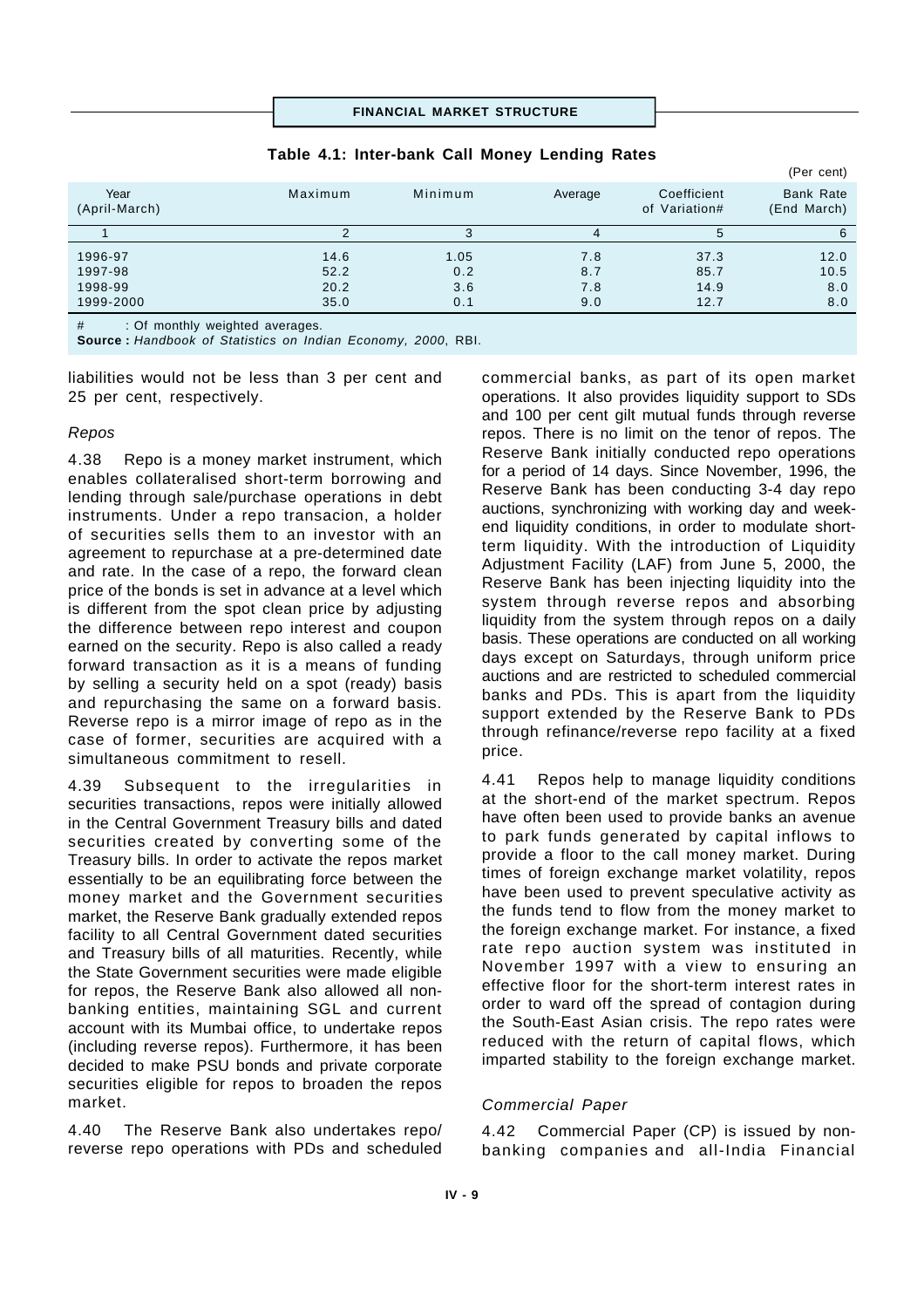Institutions (AIFIs) as an unsecured promissory note or in a demateriaslied form at a rate of discount not tied to any transaction. It is privately placed with investors through the agency of banks. Banks act as both principals (*i.e.*, as counter parties in purchases and sales) and agents in dealership and placement. Banks are not allowed to either underwrite or co-accept issue of CP.

4.43 Conditions relating to issuing of CPs have been relaxed gradually with a view to broad-basing the market. For instance, the maturity period has been changed from 91 days - 6 months earlier to 15 days - 1 year. The minimum size of CPs has also been reduced from Rs.1 crore to Rs. 5 lakh. The issuer base has been widened by allowing PDs, SDs and AIFIs, apart from corporates, to issue CPs to access short-term funds.

4.44 The limit for issuance of CP, which was initially carved out of the maximum permissible bank finance (MPBF), was later linked to the cash credit component of MPBF. With the cash credit component gradually shrinking and, thereby, restricting the development of CP, the issuance limit was delinked from the cash credit limit in October 1997. Initially, banks were required to restore the cash credit limit on the maturity of the paper, guaranteeing the issuer funds at the point of redemption. This "stand-by" facility was withdrawn in October 1994 to impart a measure of independence to CP as a money market instrument. Banks could be approached for a restoration of the original cash credit limit at a later date, the sanction of which was left to their discretion. The credit rating requirement, initially an enabling condition for issuing CP, gradually turned to signal the issuer's position in the market. The Reserve Bank converted CP into a stand-alone product effective October 2000, with a view to enabling the issuers in the services sector to meet short-term working capital requirements and, at the same time, according banks and FIs the flexibility to fix working capital limits after taking into account the resource pattern of companies' finances including CPs. Trading in the dematerialised form, which was introduced recently, is likely to reduce transactions costs.

4.45 The pricing of CP usually lies between the scheduled commercial banks' lending rate (since corporates do not otherwise have the incentive to issue CP) and some representative money market rate (which represents the opportunity cost of bank funds). The Indian CP market is driven by the demand for CP by scheduled commercial banks, which, in turn, is governed by bank liquidity. Banks' investments in CP, despite a positive interest rate differential between the bank loan rate and the CP rate, may be explained by two factors, *viz.*, (i) the higher transactions costs of bank loans, and (ii) the relative profitability of CP as an attractive short-term instrument to park funds during times of high liquidity. As inter-bank call rates are typically lower than the CP rates, some banks also fund CP by borrowing from the call money market and, thus, book profit through arbitrage between the two money markets. Most of the CPs seem to have been issued by the manufacturing companies for a maturity period of approximately three months or less, mainly due to the fact that investors do not wish to lock funds for long periods of time. In most international markets, CP is issued on a short-term basis with a roll-over facility; this facility, however, is not allowed in the Indian CP market.

4.46 The secondary activity is subdued in most CP markets on account of the investors' preference to hold the instrument due to higher risk-adjusted return relative to those of other instruments. However, mutual funds find the secondary market relatively remunerative, since stamp duty for the issuer will be higher in case the buyer is a mutual fund rather than a bank. Hence, there is a tendency to route a CP through an institution (usually a bank), which attracts lower stamp duty in the primary market, to a mutual fund in the secondary market.

# *Certificates of Deposit*

4.47 Certificates of Deposit (CD), introduced in June 1989, are essentially securitised short-term time deposits issued by banks during periods of tight liquidity, at relatively high interest rates (in comparison with term deposits). But the transaction cost of CDs is often lower as compared with that of retail deposits. When credit picks up, placing pressure on banks' liquidity, banks try to meet their liquidity gap by issuing CDs, often at a premium. The required amounts are mobilised in larger amounts through CD, often for short periods in order to avoid interest liability overhang in the subsequent months when credit demand slackens. As banks offer higher interest rates on CDs, subscribers find it profitable to hold CDs till maturity. As a result, the secondary market for CDs has been slow to develop.

4.48 The Reserve Bank initially limited the issuance of CDs at a certain percentage of the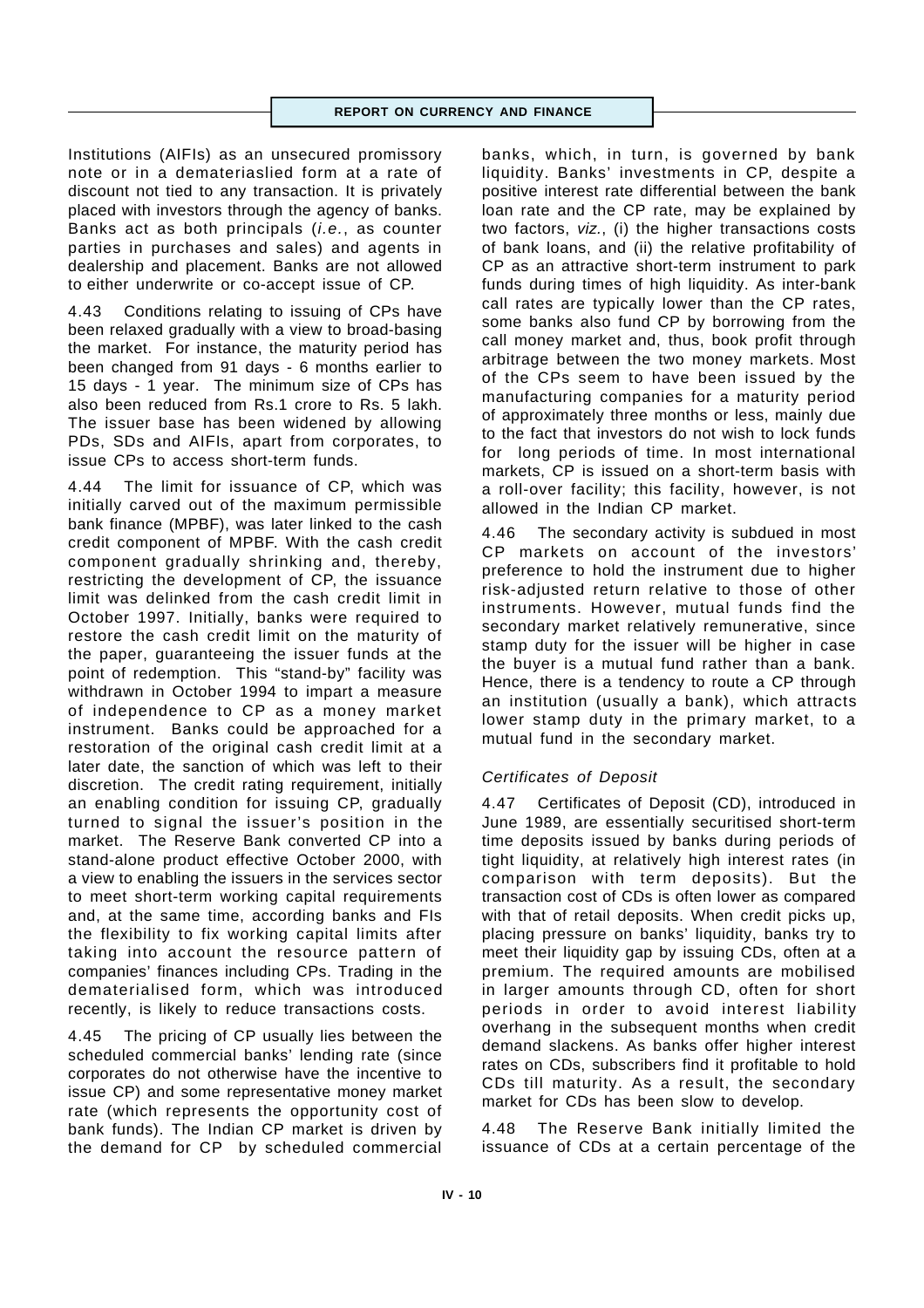#### **FINANCIAL MARKET STRUCTURE**

fortnightly average of the outstanding aggregate deposits of 1989-90. Over-time, bank-wise limits were raised and subsequently abolished, effective October 16, 1993, enabling the CD to emerge as a market determined instrument. The reduction in the minimum maturity of time deposits and the permission to allow banks to pay different interest rates based on deposit size, reduced the relative attractiveness of CDs. With a view to broadening the CD market, the minimum issuance size was gradually scaled down to Rs.5 lakh and the minimum maturity reduced to 15 days in April 2000. Again, in order to provide flexibility and depth to the secondary market, the restriction on transferability period for CDs issued by both banks and financial institutions was withdrawn effective October 10, 2000.

4.49 The issuance of CDs and subscription to CPs by scheduled commercial banks and the interest rate on the two instruments broadly reflected the liquidity conditions of banks (Table 4.2 and Chart IV.2). The outstanding amount of CP increased to Rs.3,264 crore as at end-March 1994 from Rs.577 crore as at end-March 1993, while CDs declined to Rs.5,571 crore from Rs.9,803 crore. As liquidity conditions tightened with the increased demand for bank credit and capital outflows, the outstanding amount of CDs increased steadily to scale a peak of Rs.16,316 crore as at end-March 1996, while CP issues dwindled to Rs.76 crore. As liquidity conditions eased, the outstanding amount of CDs declined to Rs.12,134 crore as at end-March 1997 but increased to Rs.14,296 crore as at end-March 1998 following the Reserve Bank's monetary

**Table 4.2: Certificates of Deposit and Commercial Paper: Summary Statistics**

| Year/       | <b>CD</b>   |             | CP            |             |
|-------------|-------------|-------------|---------------|-------------|
| Instrument  | Interest    | Outstanding | Interest      | Outstanding |
| (End-March) | Rate        | (Rupees     | Rate          | (Rupees     |
|             | (per cent)  | crore)      | (per cent)    | crore)      |
| 1           | 2           | 3           | 4             | 5           |
| 1993        | 12.5-16.5   | 9,803       | $15.8 - 16$   | 577         |
| 1994        | $7 - 12.2$  | 5,571       | $11 - 12$     | 3,264       |
| 1995        | $10 - 15$   | 8,017       | $14 - 15$     | 604         |
| 1996        | $12 - 22.3$ | 16,316      | 20.2          | 76          |
| 1997        | $7 - 14.3$  | 12,134      | $11.3 - 12.3$ | 646         |
| 1998        | $7.2 - 26$  | 14,296      | $14.2 - 15.5$ | 1,500       |
| 1999        | $8 - 12.5$  | 3,717       | $9.1 - 13.3$  | 4,770       |
| 2000        | $7.5 - 12$  | 1,227       | $10 - 12$     | 5,663       |



tightening measures on January 16, 1998. CDs declined to Rs.3,717 crore at end-March 1999 as a result of slackening of credit demand and capital inflows and remained limited to an average of around Rs.1,500 crore during 1999-2000. The outstanding amount of CP picked up, after the limits were enlarged in October 1997, to Rs.4,770 crore as at end-March 1999 and further to Rs.5,663 crore as at end-March 2000.

## *Commercial Bills Market*

4.50 The commercial bill market in India is very limited, as evidenced by the fact that commercial bills rediscounted by commercial banks with financial institutions stay often well below Rs.1,000 crore. The commercial bills market was constricted by the cash credit system of credit delivery where the onus of cash management rested with banks. The Reserve Bank withdrew the interest rate ceiling of 12.5 per cent on rediscounting of commercial bills, effective May 1, 1989. The success of the bills discounting scheme is contingent upon financial discipline on the part of borrowers. As such discipline did not exist, the Reserve Bank, in July 1992, restricted the banks to finance bills to the extent of working capital needs based on credit norms. However, in order to encourage the 'bills' culture, the Reserve Bank advised banks in October 1997 that at least 25 per cent of inland credit purchases of borrowers should be through bills. The Working Group on Bills Discounting by Banks (Chairman: Shri U.R. Ramamoorthy) has recently submitted its report to the Reserve Bank.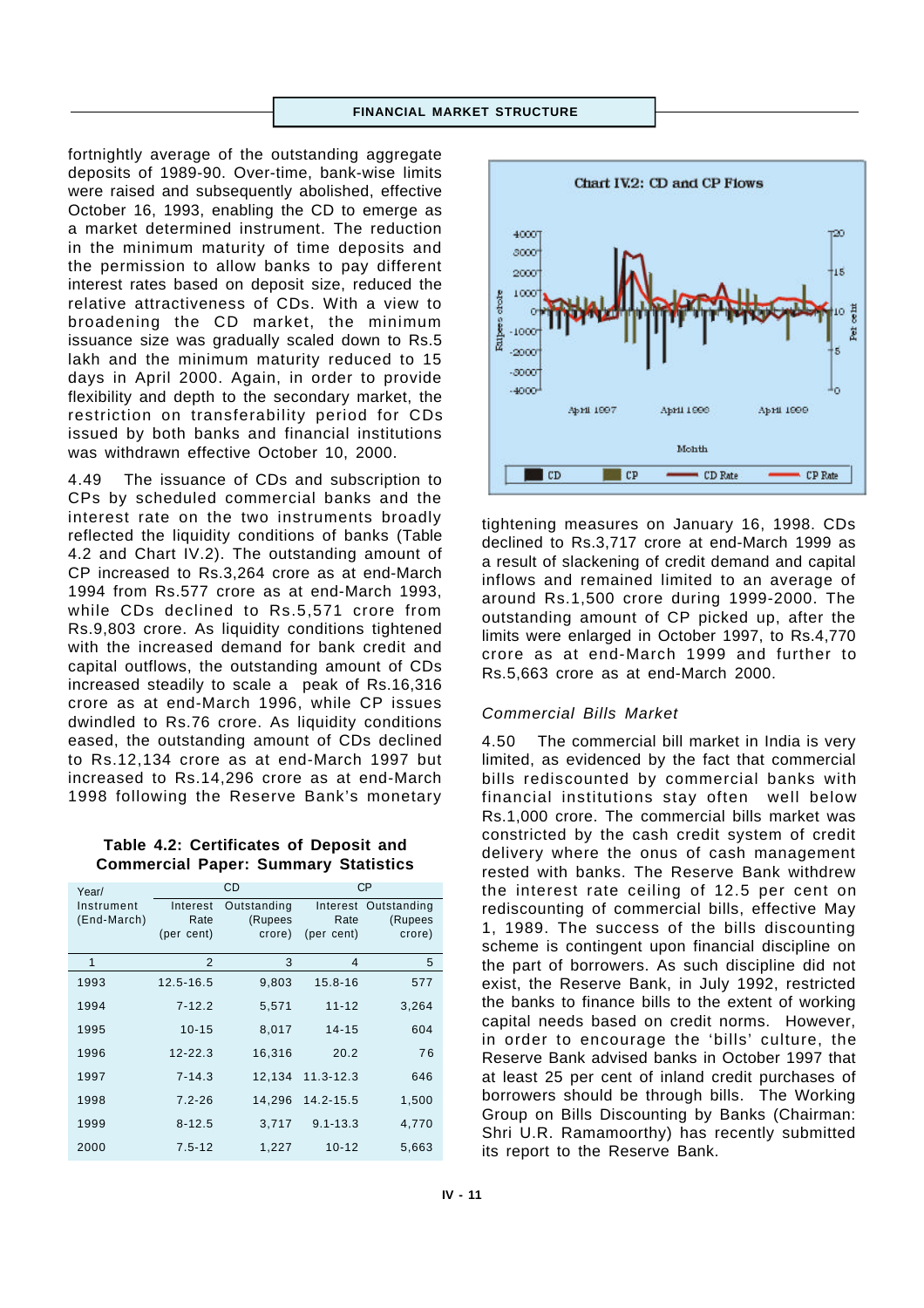# *Money Market Mutual Funds (MMMFs)*

4.51 In April 1992, scheduled commercial banks and public financial institutions were allowed to set up MMMFs, subject to certain terms and conditions. The prescribed restrictions were relaxed subsequently between November 1995 and July 1996 in order to impart more flexibility, liquidity and depth to the market. MMMFs are allowed to invest in rated corporate bonds and debentures with a residual maturity of one year. The minimum lock-in period for units of MMMFs was relaxed from 30 days to 15 days in May 1998. In 1999-2000, MMMFs were allowed to offer 'cheque writing facility' in a tie-up with banks to provide more liquidity to unit holders. MMMFs, which were regulated under the guidelines issued by the Reserve Bank, have been brought under the purview of the SEBI regulations since March 7, 2000. Banks are now allowed to set up MMMFs only as a separate entity in the form of a trust. Currently, there are only three MMMFs in operation.

# **Foreign Exchange Market Structure**

4.52 The foreign exchange market in India comprises customers, authorised dealers (ADs) and the Reserve Bank. With the transition to a market determined exchange rate system in March 1993 and the subsequent gradual but significant liberalisation of restrictions on various external transactions, the forex market in India has acquired more depth.

4.53 The growing depth of the Indian forex market in the 'nineties reflects essentially the result of the implementation of a number of recommendations of three important committees, *viz.,* the High Level Committee on Balance of Payments (Chairman: Dr. C. Rangarajan), the Report of the Expert Group on Foreign Exchange Markets in India (Chairman: Shri O.P. Sodhani) and the Committee on Capital Account Convertibility (Chairman: Shri S.S. Tarapore).

4.54 Since the unification of the exchange rate in March 1993, several measures have been introduced to widen and deepen the forex market. First, banks have been given the freedom to (i) fix net overnight position limits and gap limits (with the Reserve Bank formally approving the limits), (ii) initiate trading position in the overseas markets, (iii) determine the interest rates of NRI deposits (Linked to LIBOR in the case of FCNR(B)

deposits) and maturity period [minimum maturity of one year in the case of FCNR(B) deposits]. Secondly, inter-bank borrowings have been exempted from statutory pre-emptions. Thirdly, banks have been permitted the use of derivative products for asset-liability management. Fourthly, in order to facilitate integration of domestic and overseas money markets, ADs have been allowed to borrow abroad. However, as a prudential measure, their external borrowings have been related to their capital base. At present, ADs are allowed to avail of loans, overdrafts and other types of fund based credit facilities from their overseas branches and correspondents up to 15 per cent of their unimpaired Tier I capital or US \$ 10 million or its equivalent, whichever is higher. The funds are allowed to be used for any purpose - other than lending in foreign currencies. ADs have been provided the flexibility to cross these limits solely for replenishing their rupee resources in India for normal business operations and not for deployment in the call money or other markets. In such instances, a report on each borrowing has to be immediately forwarded to the Reserve Bank and its prior permission is needed for repayment of such loans. Such permission would be given only if the AD has no borrowings outstanding from the Reserve Bank or other bank/financial institution in India and the concerned AD is clear of all money market borrowings for a period of at least four weeks before the repayment. Fifthly, corporates have been provided significant freedom in managing their foreign exchange exposures. They are permitted to hedge anticipated exposures, though this facility has also been temporarily suspended after the Asian crisis. Exchange Earners' Foreign Currency (EEFC) account entitlement has also been rationalised. Risk management strategies like freedom to cancel and rebook forward contracts have been allowed to corporates, although currently due to Asian crisis, freedom to rebook cancelled contracts is suspended. However, corporates are allowed to roll over the contracts. Other risk management tools like cross-currency options on back-to-back basis, lower cost option strategies like range forwards and ratio range forwards and hedging of external commercial borrowing (ECB) exposures have been allowed subject to prudential requirements.

4.55 The customer segment of the spot market in India essentially reflects the transactions reported in the balance of payments. Although as percentage of GDP, gross inflows and outflows have not increased significantly, in absolute value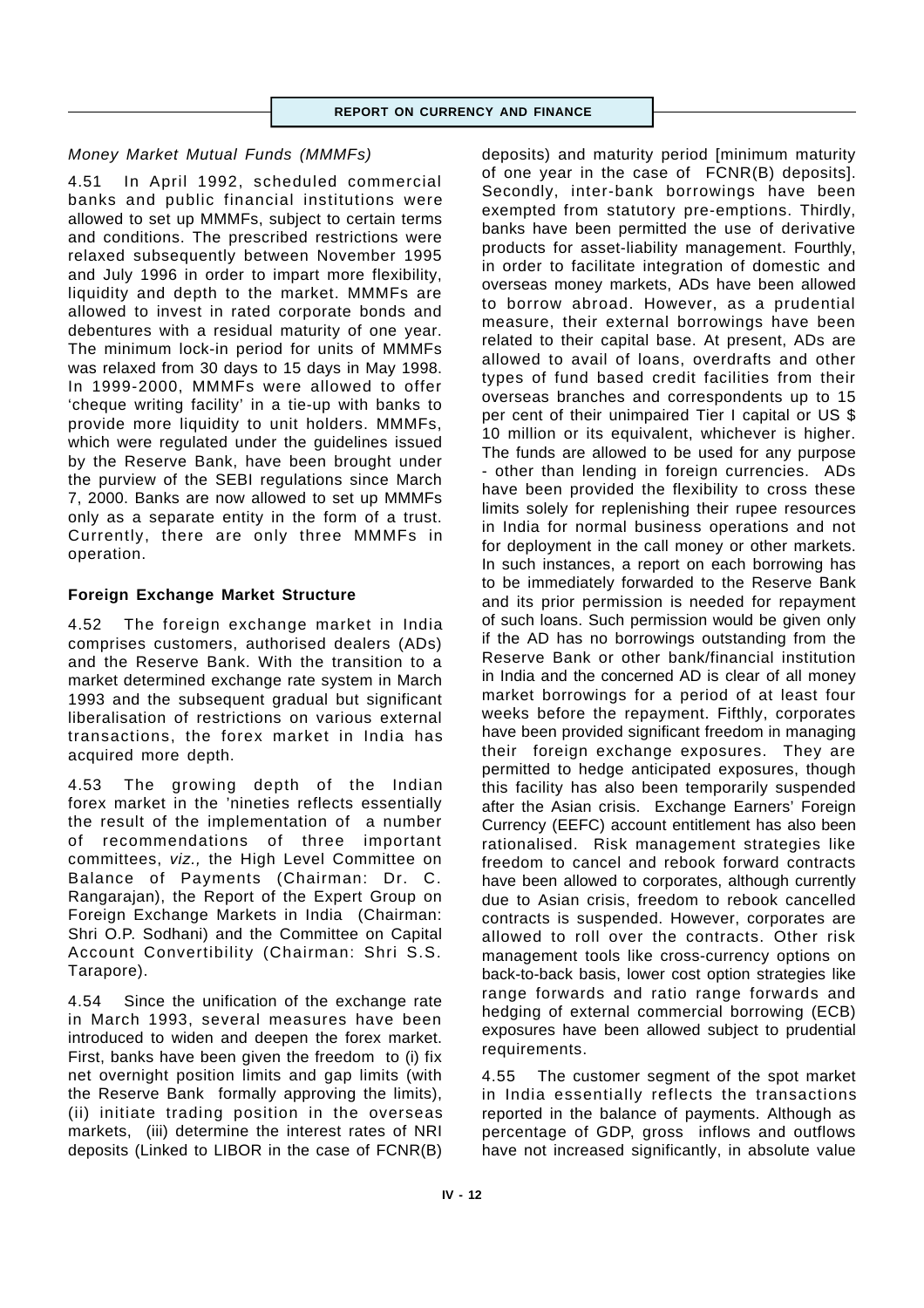terms, there has been a two-fold increase in the merchant transactions in the 'nineties (Chart IV.3). Current transactions, however, continue to dominate the capital transactions. The merchant segment of the market continues to be dominated by select public sector units, in particular, the Indian Oil Corporation (IOC), and the Government of India. In the post-1993 period, the foreign institutional investors (FIIs) have also emerged as major players in the foreign exchange market with some evidence of links between the FII flows and the behaviour of the exchange rate (Chart IV.4). During the four major phases of net FII outflows (as shown by \* in Chart IV.4), the exchange rate of the rupee seemed to depreciate. While earlier the debt service requirements of the Government and IOC were being routed through the Reserve Bank, since 1996 such demands have also been routed through the market. As the forex demand on account of public sector units and the Government tends to be lumpy and uneven, resultant demand-supply mismatches entail occasional pressures in the forex market, warranting market interventions by the Reserve Bank.

4.56 There has been a considerable improvement in the forex market turnover in the recent years, particularly during the post-reform period. The total turnover, *i.e.,* merchant and inter-bank taken together, in the forex market increased by 6-fold between the period 1987-88 to 1999-00. The average monthly turnover increased from about US \$ 17 billion in 1987-88 to US \$ 50 billion in 1993-94 and further to US \$ 109 billion in 1998-99. Reflecting restrictions on





re-booking of cancelled forward contracts for imports and splitting of forward and spot legs of a commitment, the monthly turnover declined to US \$ 95 billion in 1999-00. The inter-bank turnover constitutes the predominant part of total turnover. The proportion of inter-bank turnover in total turnover increased from 82 per cent in 1987-88 to 91 per cent by 1991-92 but declined to less than four-fifths by 1999-00. As regards the classification by way of spot and forward transactions, available data for the recent period indicate that the merchant segment is dominated by spot transactions, while the inter-bank segment is dominated by forward transactions. During 1999-00, spot transactions accounted for about 55 per cent of total merchant turnover, while the forward transactions formed 40 per cent of total inter-bank turnover.

4.57 In the Indian forex market, which is essentially transactions driven, interbank transactions in the spot segment mostly facilitate market making. At times, however, inter-bank transactions also reflect the "day trading" pattern. With restrictions on overnight overbought and oversold positions, day trading allows one to benefit from the intra-day exchange rate movements without violating the close of the day position limits. During normal market conditions, the ratio between inter-bank and merchant transactions should be somewhat stable. In the face of disorderly conditions, tendency for day trading may increase and, as a result, the ratio may increase. This is evidenced from Chart IV.5. Whenever the Indian rupee was under pressure (particularly corresponding to the three points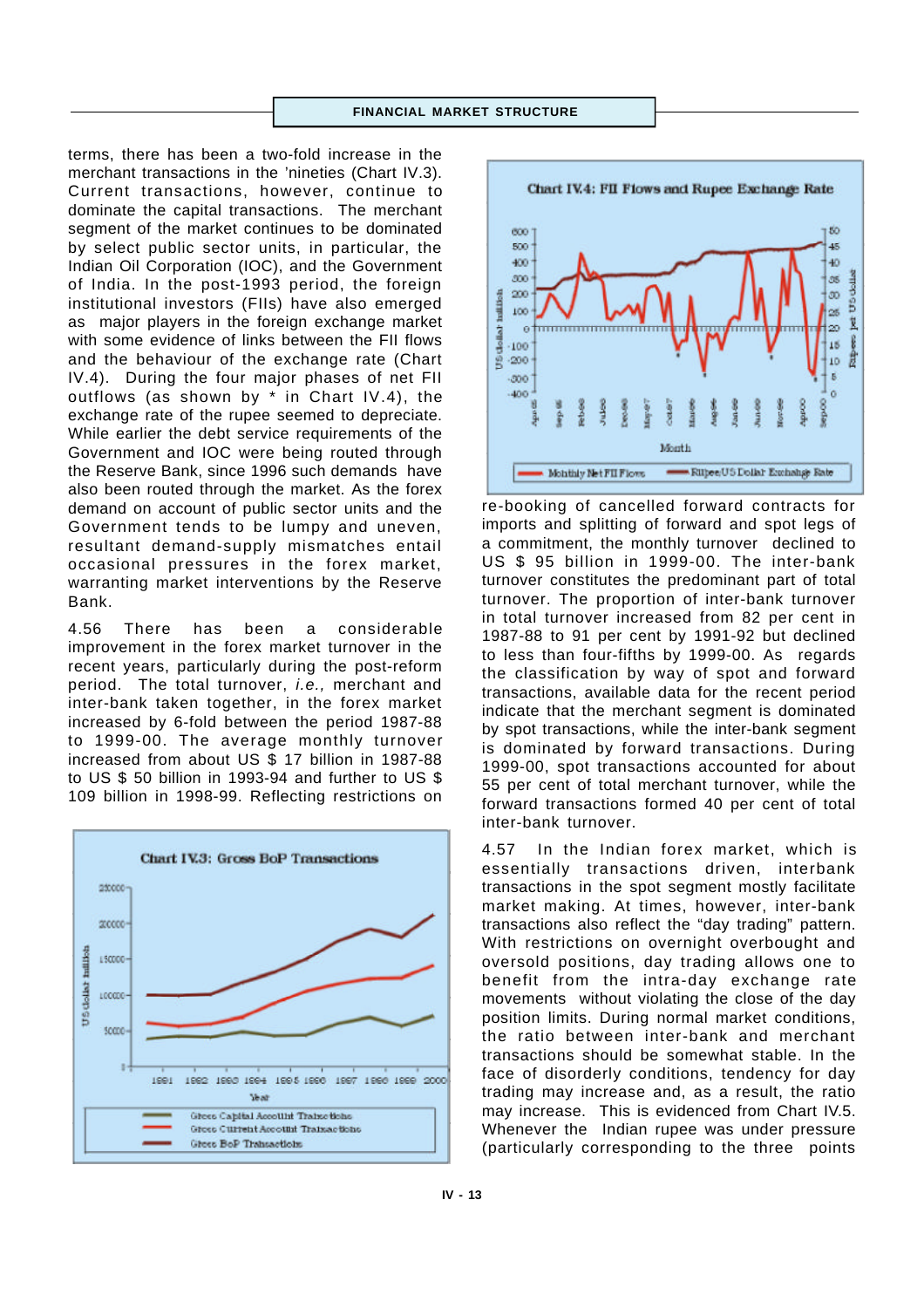shown by \* in Chart IV.5), the ratio of inter-bank spot transactions to merchant transactions tended to exceed the average, suggesting that day trading activities increase during volatile market conditions.

4.58 In the forward/swap segment of the market, importers and corporates generally tend to rush for cover when the spot market turns disorderly and prefer to keep their positions open during stable market conditions. This creates occasional large mismatches in the forward segment of the market. This is evidenced from Chart IV.6. If merchant sale in the forward segment is used as a proxy for forward demand by importers and merchant purchase in the forward segment is used as a proxy for supplies by exporters in the forward market, then the ratios of monthly forward demand to monthly imports and monthly forward supply to monthly exports could explain the sensitivity of exporters and importers to forward market in India. Chart IV.6 shows that the ratio of demand for forward cover to imports remained below one during stable market conditions, but got close to one or exceeded one whenever the spot exchange rate came under pressure. Two-way movement in the exchange rate is essential to increase the sensitivity of exporters and corporates to the forward market.

4.59 Initiation of longer maturity contracts up to one year represents a healthy development in the forex market. According to the BIS Survey on Global Foreign Exchange markets, the maturity breakdown of outright forward transactions in different markets shows that while for the global market as a whole the share of one year contracts



was about 4 per cent, in India it was close to 3 per cent. Forward contracts up to seven days, however, represented 51 per cent of total outright forward transactions in the world as against 22 per cent in India. This could be on account of the restrictions in the Indian market that without an underlying transaction, an agent cannot enter into a forward contract.

4.60 The Reserve Bank's presence in the market essentially reflects its policy of ensuring orderly market conditions. Reflecting its stance, net intervention sales of the Reserve Bank generally coincided with conditions of excess demand in the market, while net intervention purchases coincided with surplus market conditions and contributed to reserve build-up (Chart IV.7).

## **Structure of Debt Market**

4.61 The domestic debt market comprises two main segments, *viz*., the Government securities and other (mainly corporate) securities comprising private corporate debt, PSU bonds and DFIs bonds. The government securities market is pre-dominant, while the other segment is not very deep and liquid.

## *Government Securities Market*

4.62 The size of the Government securities market is large and is growing. This is evident from the fact that secondary market transactions in Government securities increased to Rs. 5,39,255 crore in 1999-2000 as against Rs. 1,27,179 crore in 1995-96.

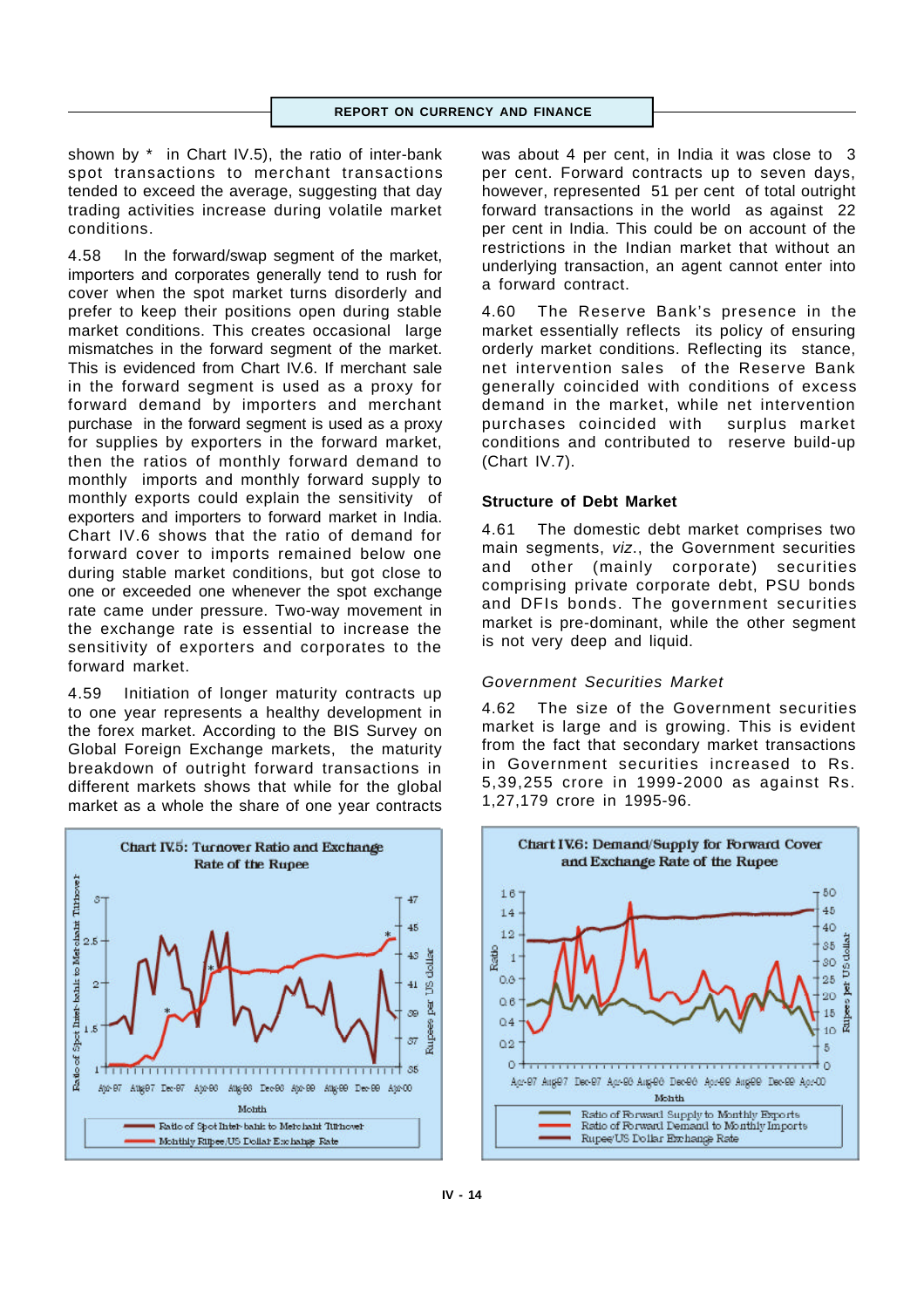

4.63 The Government securities market witnessed significant transformation in the 'nineties. Its development was constrained mainly by lack of definite limits on the automatic monetisation of the Central Government budget deficits and by relatively low coupon rates offered on the Government securities. The artificially low yield on Government securities had an impact on the entire yield structure of financial assets in the system. Both these factors were corrected during the 'nineties. As regards the secondary market, there was not much activity which was hindered by low bond yields and predominence of captive investors. The secondary market activity increased following the introduction of auction based yields. The activity in the secondary market could further pick up once bond yields are better aligned and investors, other than institutions (banks and insurance companies) start actively transacting in the market.

#### Type of Instruments

4.64 As a part of developing money market instruments, a variety of Treasury bills, *viz*., 14-day, 91-day, 182-day, 364-day maturities have been introduced. Innovations have also been introduced with respect to long-term bonds, which include zero coupon bonds, floating rate bonds and capital indexed bonds.

#### Selling Techniques

4.65 An event of significance to the gilt market was the introduction of auction system for dated

securities in June 1992, marking a move to market related rates on the Government securities. The important objective to be achieved through the auction system was the process of price discovery. At present, the sale of Government securities in India is done both through auction method as well as pre-determined coupon/tap issues. Auctions are of the discriminatory/multiple price, sealed bid type. The multiple price auction is the mostly used selling technique. The sale of Treasury bills is conducted through the auction method. Apart from the allotment through auction, the practice of entertaining noncompetitive bids in Treasury bills to State Governments, non-government provident funds and other central banks at the weighted average price determined in auctions also exists. Noncompetitive bids are, however, accepted outside the notified amount. This is done to encourage participants who do not have sufficient expertise in such bidding. The Reserve Bank also participates on a non-competitive basis in Treasury bills and dated securities to primarily take up some part of the issues in case of undersubscription. In the recent years, with a view to moderating the market impact of the large borrowing programme on interest rates, the Reserve Bank has accepted private placement of government stocks and released them to the market when the interest rate expectations turned out to be favourable.

4.66 With a view to eliminating the problem of "winner's curse", associated with the multiple price auction, and broadening the market participation, the uniform price auction method was introduced in respect of 91-day Treasury bill. Since 1999-2000 most of the current primary issues of dated securities are through re-issues and price-based auctions, instead of yield-based auctions, to enable consolidation of securities. Such consolidation is necessary for ensuring sufficient volumes and liquidity in any one issue and to facilitate the emergence of bench-marks and development of Separately Traded Registered Interest and Principal of Securities (STRIPS).

4.67 While there exists a fixed calendar for auctions of all types of treasury bills, auctions/ issues of dated securities are not based on any fixed calendar (Table 4.3). However, the auction/ issue of Treasury bill and dated security is announced in advance through a public notification. While the 14-day and 91-day Treasury bills are auctioned on a weekly basis,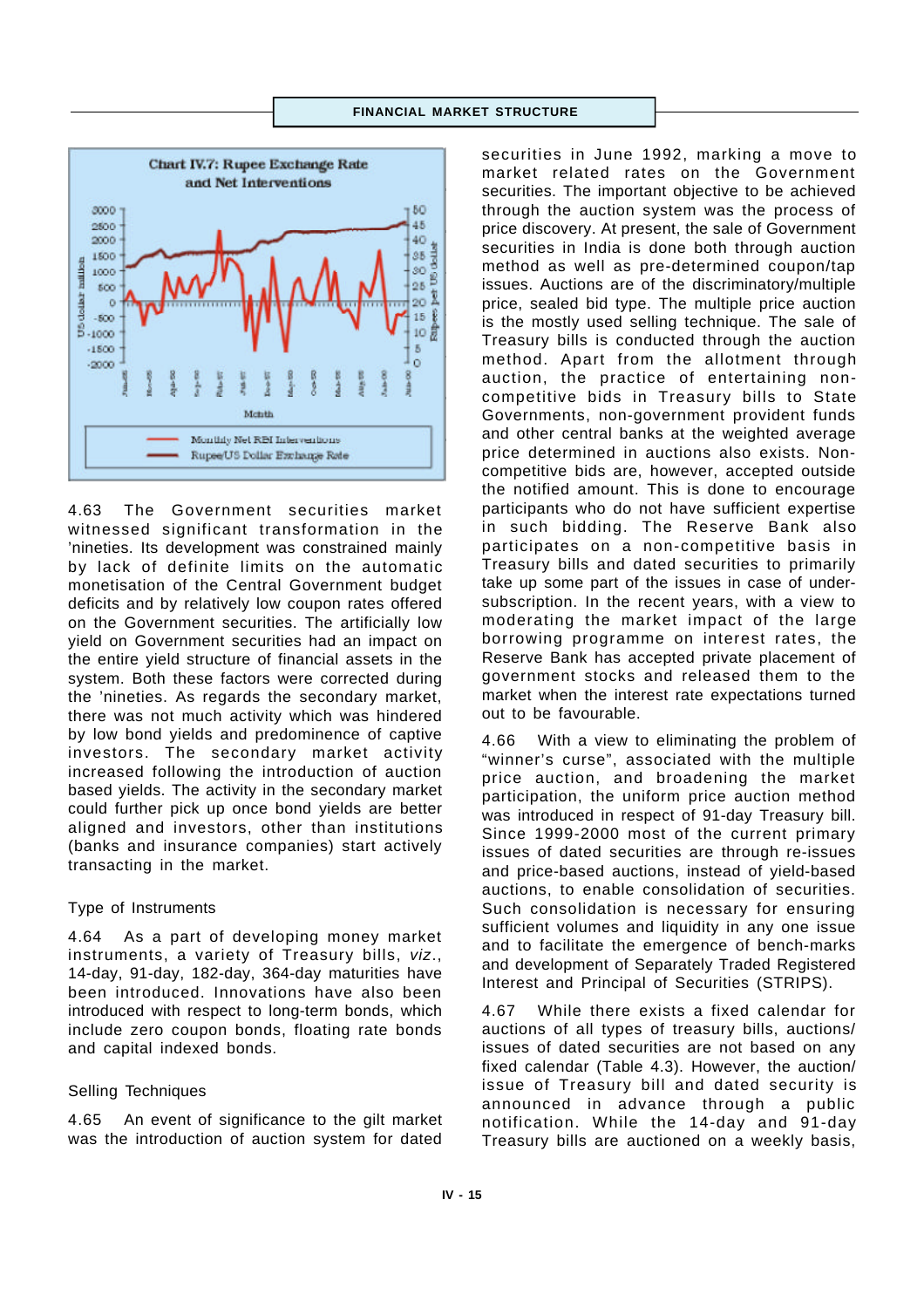the auctions of 182-day and 364-day Treasury bills are held on a fortnightly basis. The treasury bills/bonds are issued to successful bidders in the form of stock certificates or by credit to their Subsidiary General Ledger Account.

## Types of Traders/Market Participants

4.68 The main investors in the Government securities market in India are commercial banks, co-operative banks, insurance companies, provident funds, financial institutions (including term-lending institutions), mutual funds especially the gilt funds, primary dealers, satellite dealers, non-bank finance companies and corporate entities*.* The Reserve Bank also absorbs primary issuance of Government securities, either through private placement or devolvement. Though banks have traditionally been the dominant investors in the Government securities due mainly to SLR requirements, they have, in recent years, found it advantageous to invest in the Government securities beyond the statutory requirements partly because of the better risk-return characteristic of such securities in the context of adherence to capital adequacy requirements and partly because of relatively sluggish demand for commercial credit. The share of commercial bank holdings continued to rise during the 'eighties and the early 'nineties. It reached a peak of 72.5 per cent as at end-March 1994 before declining to 59.5 per cent as at end-March 1999 (Table 4.4).

4.69 A large participant base reduces the borrowing cost for the Government, reduces market volatility and imparts competition in the market. A market with adequate depth and

## **Table 4.3 : Features of Treasury Bills Auction**

| Type of<br>Treasury<br>bill | Periodicity Notified | Amount<br>(Rupees<br>crore) | Day of<br>Auction                                      | Day of<br>Payment     |
|-----------------------------|----------------------|-----------------------------|--------------------------------------------------------|-----------------------|
| 1                           | $\overline{2}$       | 3                           | $\overline{\mathbf{4}}$                                | 5                     |
| $14$ -day                   | Weekly               | 100                         | Every Friday                                           | Following<br>Monday   |
| $91$ -day                   | Weekly               | 100                         | Every Friday                                           | Following<br>Monday   |
| $182$ -day                  | Fortnightly          | 100                         | Wednesday<br>preceding the<br>non-reporting<br>Fridays | Following<br>Thursday |
| $364$ -day                  | Fortnightly          | 500-750                     | Wednesday<br>preceding the<br>reporting<br>Fridays     | Following<br>Thursday |

liquidity for participants with different perceptions and liquidity requirements should emerge; this is also essential to avoid unidirectional movements in the market. The present structure of the Government securities market is pre-dominantly institutional, while the household participation is negligible or nearly absent. Foreign Institutional Investors (FIIs) are also permitted to invest in the dated Government securities and Treasury bills, both in the primary and secondary markets, within the overall debt ceilings. While FIIs are allowed to invest in the debt up to a maximum of 30 per cent of their total investments, there is no such limit for dedicated debt funds.

4.70 In order to promote the retail market segment and provide greater liquidity to retail investors, the Reserve Bank allowed banks to freely buy and sell Government securities on an outright basis at prevailing market prices, removing restriction on the period between sale and purchase. Furthermore, the interest income on government securities was exempted from the provision of Tax Deduction at Source (TDS) with effect from June 1997, facilitating quotations at 'clean prices' and genuine trading in the secondary market.

## Market Supporting Structures/Institutions

4.71 A crucial issue in the development of the Government securities market is the need for a well functioning secondary market, which requires (i) a transparent system of trading; (ii) a secure system of settlement of transactions; (iii) an institutional structure whereby the market players

## **Table 4.4: Pattern of Investment in Central and State Government Dated Securities - By Investor Category**

|                      |      |                            |                | (Per cent) |
|----------------------|------|----------------------------|----------------|------------|
| End of March Reserve | Bank | Commercial<br><b>Banks</b> | <b>LIC</b>     | Others     |
| 1                    | 2    | 3                          | $\overline{4}$ | 5          |
| 1981                 | 20.6 | 45.6                       | 12.0           | 21.8       |
| 1986                 | 25.2 | 48.1                       | 10.6           | 16.1       |
| 1991                 | 20.3 | 59.4                       | 12.3           | 8.0        |
| 1996                 | 7.3  | 64.9                       | 16.8           | 11.0       |
| 1997                 | 2.8  | 63.0                       | 18.7           | 15.5       |
| 1998                 | 10.7 | 58.9                       | 18.0           | 12.4       |
| 1999                 | 9.1  | 59.5                       | 17.9           | 13.5       |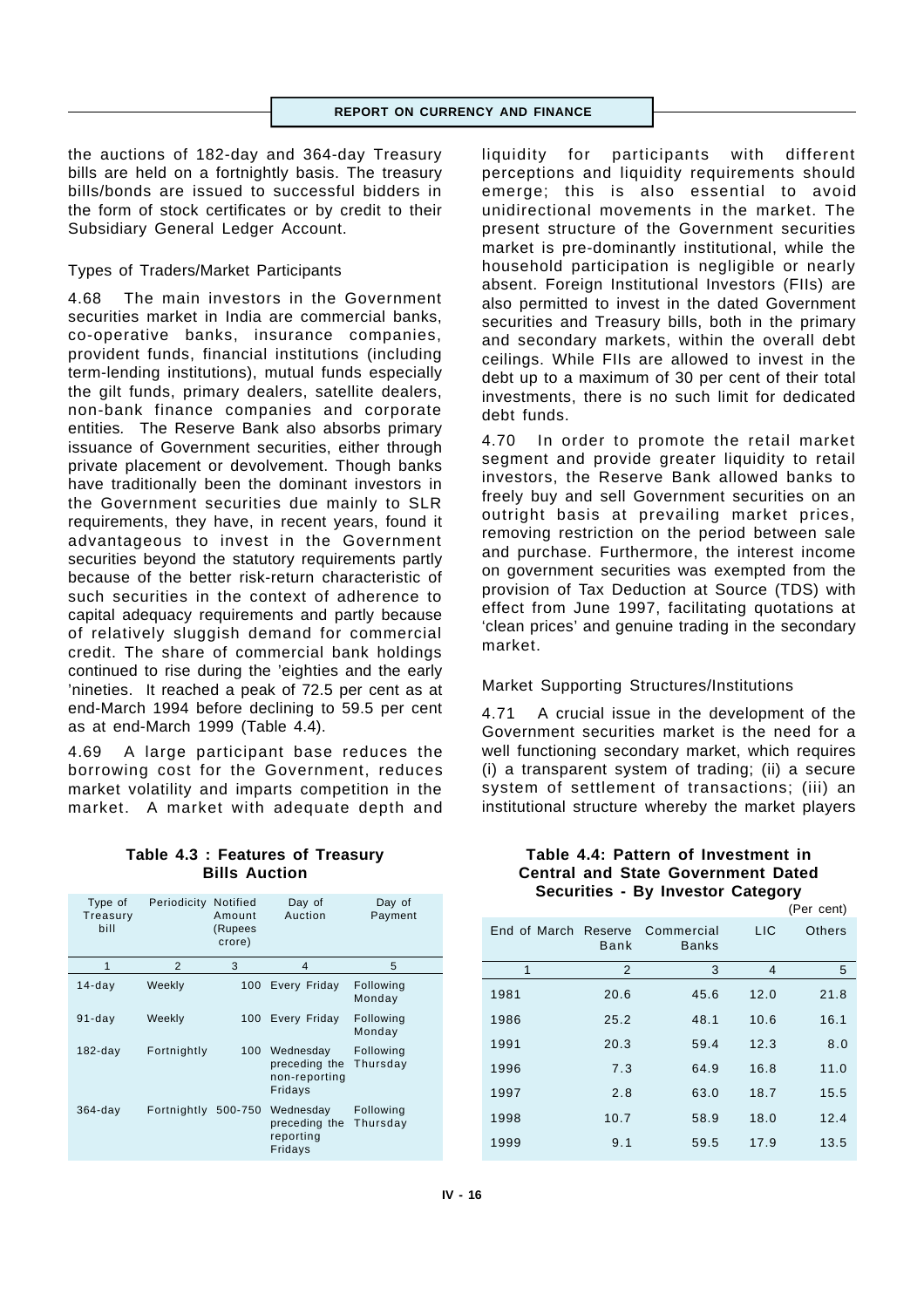have divergent perceptions about liquidity and interest rates; and (iv) a liquid market with a matured system of price determination.

4.72 To develop the secondary market for the Government securities, the following measures were initiated.

## *Secondary Market Window*

4.73 The central banks often play the role of market makers providing two-way quotes through their sales window to infuse liquidity in the secondary market for the Government securities. Generally, two approaches are adopted for operating the secondary market window by the central banks: (i) fixing buying and selling prices and announcing them to the market, and (ii) using a dynamic approach whereby the secondary market window pricing is continuously adjusted in response to the market dynamics. During the initial stages of market development, the Reserve Bank used to announce the sale and purchase prices of securities. In the recent period, however, the Reserve Bank has offered a select list of securities for sale, depending upon supply and demand conditions. A few securities are also included in the purchase list, with a view to improving liquidity through select securities. The sale/purchase prices and the securities offered on sale are frequently revised.

# *Discount House Arrangements*

4.74 The DFHI was originally set up in April 1988 for developing the money market. It was also allowed to participate in Treasury bills and dated securities. Further, for developing an efficient institutional infrastructure for an active secondary market in Government securities and public sector bonds, the Securities Trading Corporation of India (STCI) was set up in May 1994. Both DFHI and STCI later transformed themselves into PDs.

# *Primary Dealer System*

4.75 The primary dealer system was evolved and made functional in 1996 with the objective of strengthening the securities market infrastructure and bringing about improvement in the secondary market trading, liquidity and turnover in Government securities as also encouraging their voluntary holding amongst a wider investor base. PDs have ensured maximum

participation in the auctions of Government securities. In the secondary market, they act as market makers by providing continuous two-way quotes thereby ensuring liquidity and support to the success of primary market operations. The system also creates appropriate conditions for open market operations of the Reserve Bank and facilitates the transfer of market making activities from the Reserve Bank to the market agents.

4.76 As on March 31, 2000, there were 15 approved PDs in the gilts market. The Reserve Bank guidelines specify that the institutions willing to register as PDs should have sufficient and continuous presence in the Government securities market and a certain minimum financial capacity (minimum net owned funds of Rs.50 crore). A PD commits bids in the auction for a minimum amount in the Central Government dated securities and Treasury bills, maintains a minimum level of success ratio, underwrites predetermined parts by which subscriptions/accepted bids fall short of the notified amounts, offers two-way quotes for Government securities and achieves an annual turnover of not less than five times in Government dated securities and ten times in Treasury bills, within which outright transactions should be three and six times, respectively. In return to such obligations, the Reserve Bank extends to them facilities like current account/SGL account, liquidity support linked to bidding commitments, freedom to deal in money market instruments and favoured access to open market operations. The primary market purchases of PDs in Government securities and Treasury bills rose from Rs.20,835 crore in 1996- 97 to Rs.53,797 crore in 1999-2000. The secondary market turnover (outright plus repos) of PDs also recorded significant growth from Rs.90,453 crore to Rs.3,34,471 crore during the same period.

## *Satellite Dealers*

4.77 With a view to broadening the market with a second tier of dealer system in trading and distribution and imparting greater momentum in terms of increased liquidity and turnover, a system of SDs was put in place in December 1996. The Reserve Bank had granted registration to 9 entities as SDs in the Government securities market. The network of satellite dealers provides retail outlets thereby encouraging voluntary holding of Government securities among a wide investor base. The SDs are also given limited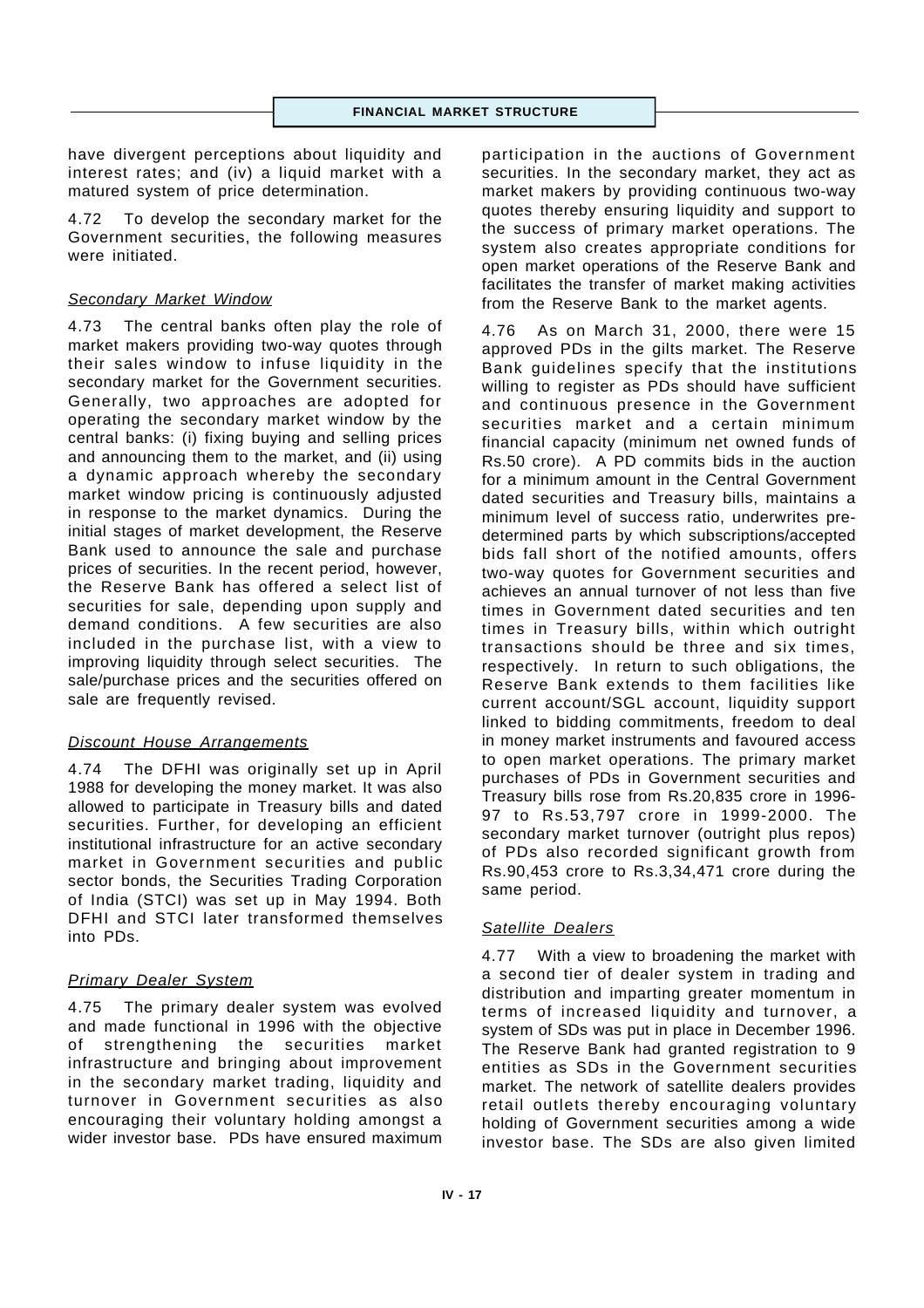liquidity support from the Reserve Bank. It may be noted that some of the SDs have become PDs. At present 4 SDs are in operation. The scheme for approval of both PDs and SDs has been made an ongoing process. However, the response to the scheme of SDs has been limited so far.

## *Gilt Funds*

4.78 The Reserve Bank also encouraged setting up of mutual funds dealing exclusively in gilts, called gilt funds with a view to encouraging schemes of mutual funds dedicated to Government securities and creating a wider investor base for them. Mutual funds dedicated exclusively to investment in Government securities are also provided liquidity support by the Reserve Bank by way of reverse repos in Central Government securities outstanding at the end of the previous calendar month. The liquidity support provided by the Reserve Bank would be to the extent of 20 per cent of the investment in Government dated securities.

#### Trading and Settlements/Clearing Systems

4.79 Under market microstructure theory, the market efficiency is significantly influenced by the transaction costs or costs of trading (Box IV.1). The transaction costs are, in turn, determined by the type of trading, clearing and settlement system existing in a market. A well developed market in Government securities requires a system of transparent pricing and allotment, which, in a special sense, refers to information needs. In turn, such a system would imply active market making activity and broad-based participation. The National Stock Exchange (NSE) introduced a transparent screen-based trading system in the wholesale debt market, including Government securities in June 1994. The trading system known as National Exchange for Automated Trading (NEAT) is a fully automated screen-based trading system. The Over the Counter Exchange of India (OTCEI) also started trading in Government securities in July 1997. However, a major part of government securities transaction in the secondary market is operated through overthe-counter negotiated deals. The brokers, who are members of the NSE and OTCEI can transact business on behalf of commercial banks. The OTCEI and NSE markets complement each other. As announced in the Mid-term Review of Monetary and Credit Policy for 2000-01, the Reserve Bank has taken an in-principle decision to move over in due course to order-driven screen-based trading in Government securities on the stock exchanges. The screen based trading system would be applicable to all stock exchanges on which banks and FIs can operate.

#### *Clearing system*

4.80 The presence of a fast, transparent and efficient clearing system constitutes the basic foundation of a well-developed secondary market in Government securities. In India, a major step in this direction was the establishment of the D*v*P system. The Reserve Bank presently operates a Government securities settlement system for those having Subsidiary General Ledger (SGL) Accounts in its Public Debt Offices through D*v*P System. The D*v*P system ensures settlement by synchronising the transfer of securities with the cash payment. This reduces settlement risk in

## **Box IV.1**

# **Market Microstructure - A Theoretical Perspective**

The last two decades have seen a tremendous interest in the market microstructure. Market microstructure theory, which is still in the process of evolution, analyses as to how specific trading mechanisms affect the price formation process. The interest in the role of trading mechanisms has been spurred after the market crash in 1987. In contrast to traditional models of finance that assumed perfect markets and equilibrium conditions, security market microstructure concerns with market imperfections, such as, cost of trading and asymmetries in information, *etc.*

The concerns about trading mechanism in the pricing process were raised by many, but the most direct analysis was that of Demsetz (1968) who examined the importance of trading mechanism in the determination of prices in securities markets. Although his focus was on the nature of transaction

costs, his analysis of how the time dimension of supply and demand affected market prices set the stage for the formal study of market microstructure. He brought into focus the time dimension of trading, *i.e*., if the number of traders wishing to sell immediately did not equal the number who wished to buy immediately, imbalance of trade would make it impossible to find a market-clearing price at a given time. The immediate execution of trading involves the implicit costs, which are referred to as the price of immediacy. Thus, Demsetz argued that the lack of equilibrium could be overcome by paying a price for immediacy. His analysis also brought into focus the implication that the specific structure of the market could affect the trading price. Since the size of the price concession needed to trade immediately (*i.e*., the spread) depended on the numbers of traders, factors, such as, volume *(Contd...)*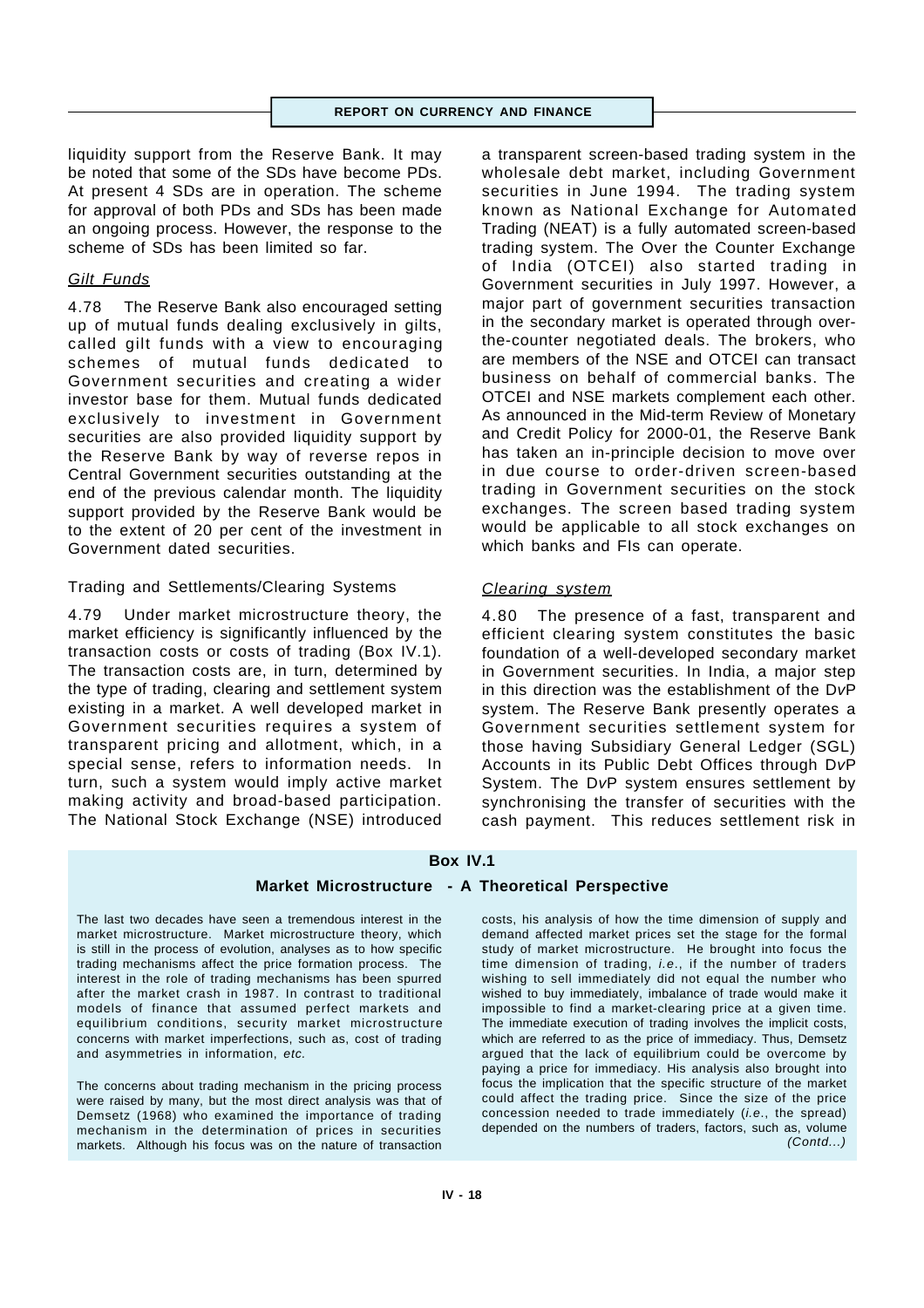#### *(...Concld.)*

could affect the cost of immediacy and, thus, the market price. Demsetz's work clearly suggested that the behaviour of markets, much like the behaviour of firms, could only be understood by examining their structure and organisation.

If the role of trading mechanism is important as analysed in Demsetz model, the interactions between the market mechanism and trader behavior is not less important. If the trading mechanism matters in setting prices, it also will matter in affecting traders' order decisions. Therefore, the question of how prices are set is a far more complex process than assumed under Walrasian framework.

The initial theoretical microstructure literature concerned with the policies of market makers and explained their bidask spread through the use of two approaches. The initial approach emphasised the role of transaction costs in determining the bid-ask spread. The inventory approach beginning with Garman (1976) highlighted the importance of transaction costs in determining the bid-ask spread as the specialist or market maker faces complex balancing problem in that he must moderate random deviations in inflows and outflows. Inventory models provide an added rationale for the reliance on market maker. Just as physical marketplaces bring buyers and sellers together in space, the market maker can bring buyers and sellers together in time through the use of inventory. A buyer need not wait for a seller to arrive but simply buy from the dealer who depletes his inventory.

In 1971, a new theory, beginning with Bagehot (1971), emerged to explain market prices that did not rely on transaction costs, but rather on an important role for information. In the information-based market

securities transactions and also prevents diversion of funds through SGL transactions.

4.81 Under the current system, banks, financial institutions, insurance companies and now PDs are allowed to hold SGL Accounts for securities and Current Accounts for cash. For these participants, the settlement takes through the D*v*P system. Other participants like corporates, mutual funds, provident funds, cooperative banks and societies and individuals are not allowed to hold direct SGL Accounts with the Reserve Bank. However, the SGL account holders are provided the facility to maintain a second SGL Account called Constituents' SGL Account with the Reserve Bank to enable them to hold Government securities on behalf of their constituents.

Trading Volumes in Subsidiary General Ledger Account

4.82 The secondary market transactions in Government securities (through SGL Accounts),

microstructure models, new information gets reflected into prices as a result of the trading behavior of informed and uninformed traders. The information-based models used insights from the theory of adverse selection to demonstrate how, even in competitive markets without explicit transaction costs, spreads would exist. Adverse selection arises when the market maker is dealing with an informed trader. That the spread of a market maker reflects balancing of losses with the informed trader with gains from the uninformed trader represented a fundamental insight into market making.

While inventory and transaction costs are important factors, the notion that information costs also affect prices provided a new and important direction for market structure research. Underlying much of the research of information-based models is the focus on the information implicit in market data and on the learning process that translates this information into prices.

#### **References**

- 1. Bagehot, W., (1971), "The Only Game in Town", *Financial Analysts Journal,* 27, pp. 12-14, 22.
- 2. Demsetz, H., (1968), "The Cost of Transacting", *Quarterly Journal of Economics*, 82, pp. 33-53.
- 3. Garman, M., (1976), "Market Microstructure", *Journal of Financial Economics*, 3, pp. 257-275.
- 4. Madhavan, Ananth, (2000), "Market Microstructure: A Survey", Marshall School of Business, *Working Paper Series.*
- 5. O' Hara, Maureen, (1995), *Market Microstructure Theory*, Blackwell Publishers Inc., Cambridge, Massachusetts.

as published from September 1994, have witnessed significant growth with an average annual growth rate working out to 91 per cent during the period 1994-95 to 1999-2000. This reflects the increased depth of the Government securities market (Table 4.5). The average annual transactions increased by 10-fold between 1994- 95 and 1999-2000. The composition of transactions reveals that the share of outright transactions consistently rose from 42.1 per cent in 1994-95 to 84.7 per cent in 1999-2000. The steady growth in outright transactions is an evidence of the emergence of a more liquid and matured Government securities market.

#### Competitive Pricing of Securities

4.83 Auctions have contributed to the development of bidding skills among banks and institutions. Banks, in particular, have been paying special attention to treasury operations as they could become centres of profit. An elastic band of interest responsiveness from the investors as part of active investment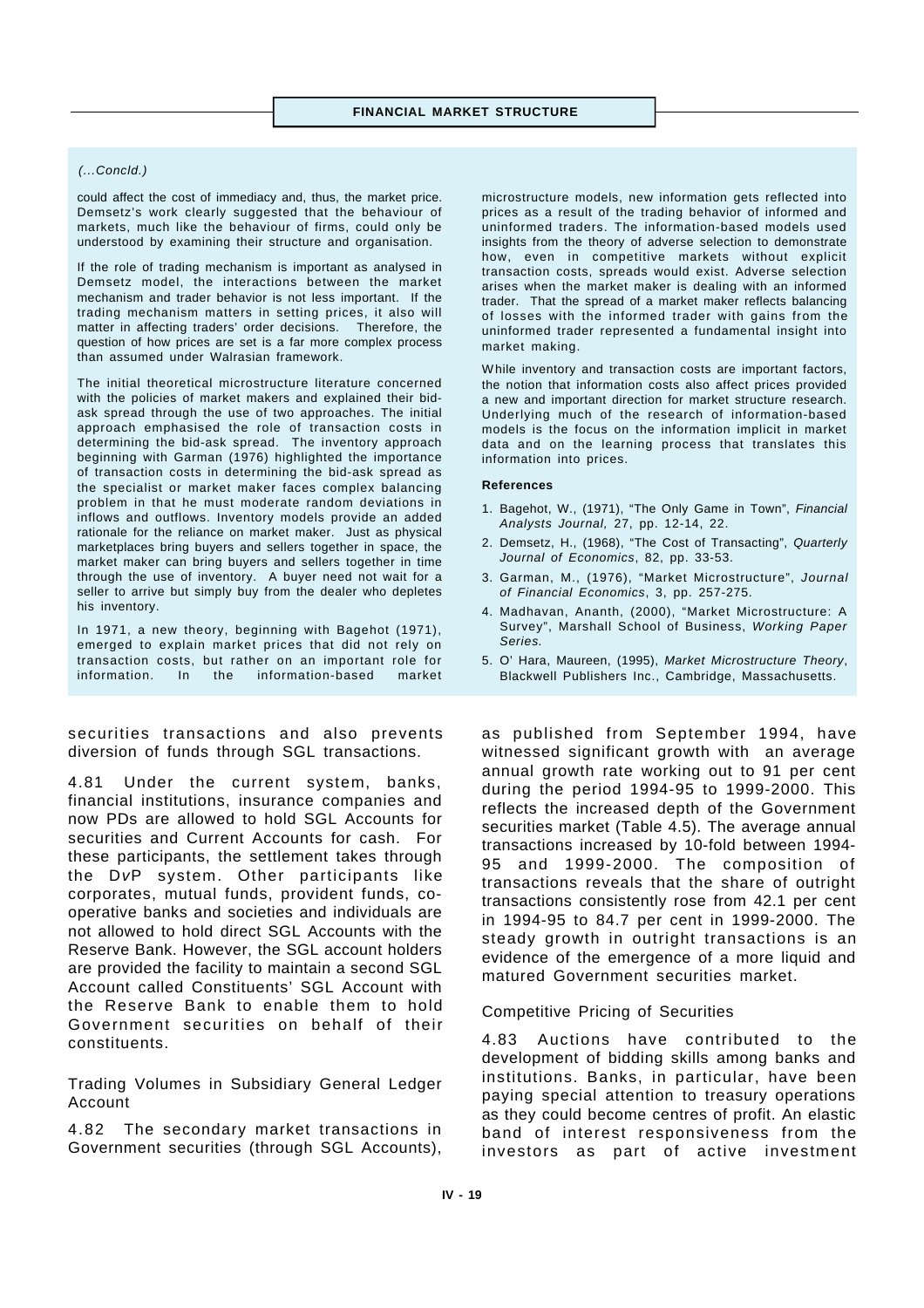(Rupees crore)

|  |                          | Table 4.5: Secondary Market Transactions |
|--|--------------------------|------------------------------------------|
|  | in Government Securities |                                          |

|                                               |                   |                  | $(nu)$ $(0, 0)$ |
|-----------------------------------------------|-------------------|------------------|-----------------|
| (April-March)<br>Year                         | Outright          | Repo             | Total           |
| 1                                             | $\overline{2}$    | 3                | 4               |
| 1994-95                                       | 21,306<br>(42.1)  | 29,263<br>(57.9) | 50,569          |
| 1995-96                                       | 29,531<br>(23.2)  | 97,648<br>(76.8) | 127,179         |
| 1996-97                                       | 93,921<br>(76.4)  | 29,021<br>(23.6) | 122,941         |
| 1997-98                                       | 161,090<br>(86.7) | 24,619<br>(13.3) | 185,708         |
| 1998-99                                       | 187,531<br>(82.2) | 40,697<br>(17.8) | 228,228         |
| 1999-2000                                     | 456,515<br>(84.7) | 82,739<br>(15.3) | 539,255         |
| <b>Figures</b><br>Note:<br>in<br>transactions | brackets<br>are   | percentages      | total<br>to     |

management to a range of maturities is an important step in the process of competitive pricing of securities in the primary and secondary markets. The interest rates on Government securities are now within the range of substitutability where rate movements evoke a response from investors leading to a possible confluence of interest rates in the system.

## Improvement in Market Absorption

4.84 Since the switchover to the market mechanism for issuing securities, the primary issues of the Central Government have reflected a more than ten-fold increase. However, with the emergence of an active Government securities market, the Reserve Bank's absorption of primary issues came down drastically from 45.9 per cent in 1992-93 to 1.45 per cent in 1993-94 and to barely 0.74 per cent in 1994-95, partly reflecting the rise in market absorption. However, in recent years, the primary subscription by the Reserve Bank has remained high (29.4 per cent in 1999- 2000), reflecting the unfavourable market conditions at the time of issuances. The monetary impact of the Government borrowings was contained by offloading these securities in the market at a favourable time through an open market operation of the Reserve Bank. Thus, an active use of open market operations to ensure the success of the borrowing programme and the lesser reliance on the Reserve Bank is a reflection of the depth acquired by the Government securities market. Market orientation to issues

of Government securities paved the way for the Reserve Bank to activate open market operations as a tool of market intervention.

## *Other Debt Markets*

4.85 The corporate debt market still constitutes a small segment of the debt market despite policy initiatives taken during the 'nineties. The interest rate ceiling on corporate debentures was abolished in 1991 paving the way for market based pricing of corporate debt issues. In order to improve the quality of debt issues, all publicly issued debt instruments, irrespective of their maturity, are presently required to be rated. The role of trustees in case of bond and debenture issues has also been strengthened over the years.

4.86 A large proportion of corporate debentures in India is of hybrid variety combining features of both debt and equity. The corporate sector has been issuing debt instruments of longer maturity, incorporating features of liquidity and often at floating rates of interest. Besides the public issue of debt instruments, the private placement route has also emerged as an important mode of floatation of new corporate debt issues during the 'nineties. During 1999-2000, the private sector debt issues in the private placement market amounted to Rs.18,122 crore, as against Rs.2,401 crore by way of public and rights issues. Some privately placed debt-instruments are subsequently listed on stock exchanges for trading.

4.87 DFI bonds have emerged as an important segment of the debt market. During the last 8 years or so, DFIs made large issues of bonds in varying maturity ranging from 1 year to as long as 20 years. Some of the bond issues of DFIs offered innovative features including call and put options at various points of time during the currency of the bonds. DFIs have issued bonds by way of public issues as well as on a private placement basis.

4.88 Since the middle of the 'eighties, long-term bond issues (maturity 5-10 years) by public sector undertakings (PSUs) imparted a new dimension to the debt market. Resource mobilisation through PSU bonds, which included both tax free and taxable bonds, increased sharply to touch Rs.5,663 crore in 1990-91, of which 44.9 per cent was accounted for by tax-free bonds. The 'nineties, however, witnessed a steady decline in the issue of tax-free PSU bonds, accounting for only 4.6 per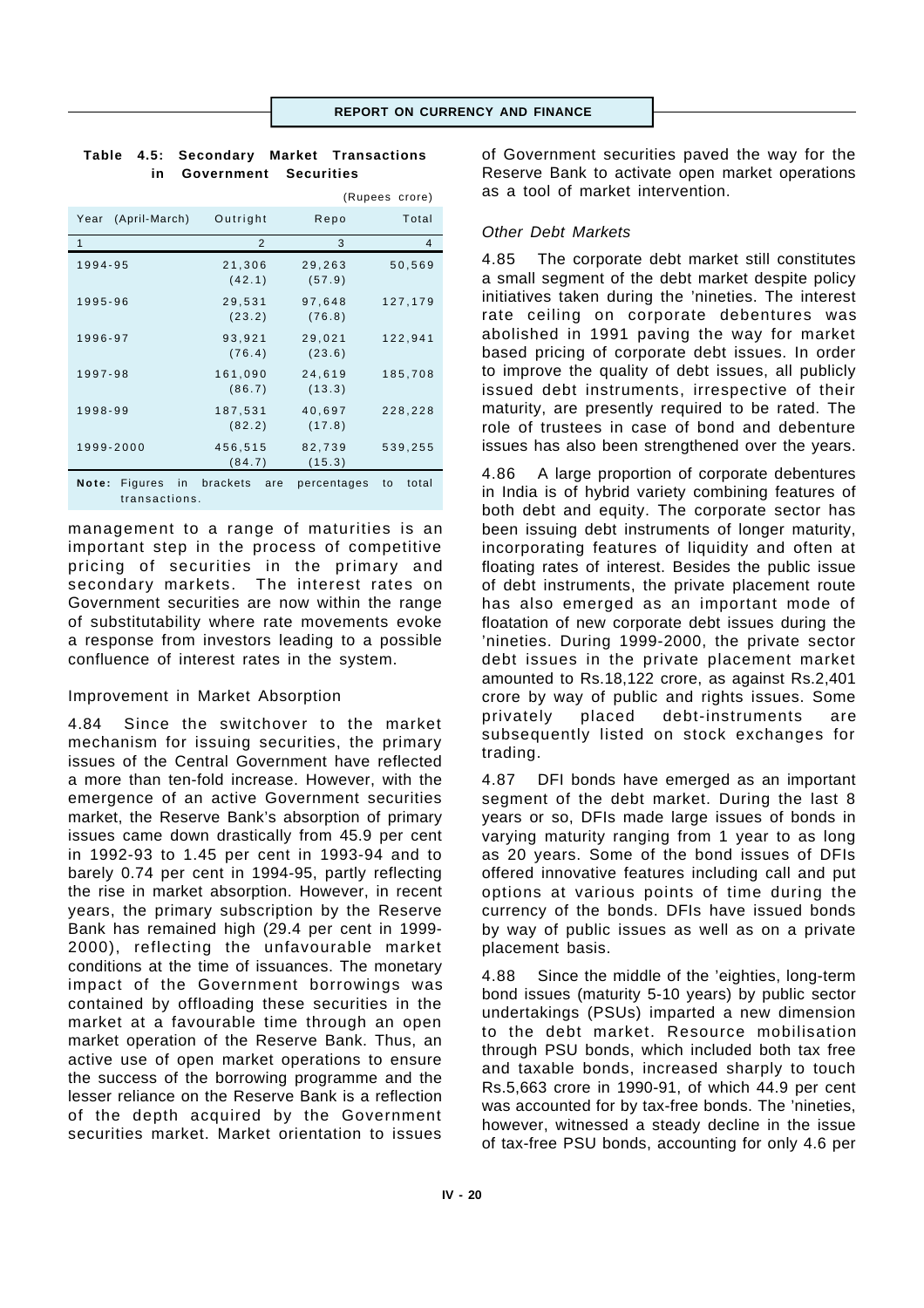#### **FINANCIAL MARKET STRUCTURE**

cent of PSU bonds (Rs.8,622 crore) during 1999- 2000. While traditionally most of the PSU bonds were floated in the public issues market, in the recent years, most of such bond issues were privately placed. This is one reason why secondary market activity in PSU bonds has been limited.

4.89 The secondary market activity in the debtsegment, in general, however, remains low and subdued both at BSE and the Wholesale Debt Market Segment of the NSE, partly due to of lack of sufficient number of securities and partly due to lack of interest by retail investors. In order to improve the secondary market activity in this segment, the Union Budget for 1999-2000 abolished stamp duty on transfer of dematerialised debt instruments.

## **Capital Market Structure**

4.90 Capital market structure has evolved over time with the market practices and conditions generally reflecting the policies put in place. Till the onset of reforms in the early 'nineties, raising of resources in the primary segment of the market was subject to several controls, disallowing the pricing to be determined by market conditions. Trading in the secondary market was subject to opaque practices. The trading and settlement system was outdated and out of tune with internationally followed practices. The volumes, however, increased and securities continued to exist in the physical form. Physical securities also created uncertainties for investors and increased the transaction cost. Besides, long and uncertain settlement cycles created serious problems for clearing houses. Informational flows to the market participants were also deficient. As the process of price formation has to be efficient for the growth and stability of the market, it was considered necessary to orient the Securities and Exchange Board of India (SEBI) to undertake the tasks of regulation and supervision. The SEBI was, for this purpose, given statutory powers through a separate legislation in 1992.

# *New Capital Issues - Free Pricing Introduced*

4.91 Raising of capital from the securities market before 1992 was regulated. Under the Capital Issues (Control) Act, 1947, firms were required to obtain approval from the Controller of Capital Issues (CCI) for raising resources in the market. New companies were allowed to issue shares only at par. Only the existing companies

with substantial reserves could issue shares at a premium, which was based on some prescribed formula. In 1992, the Capital Issues (Control) Act, 1947 was repealed and with this ended all controls relating to raising of resources from the market. Since then the issuers of securities could raise the capital from the market without requiring any consent from any authority either for making the issue or for pricing it. Restrictions on rights and bonus issues have also been removed. New as well as established companies are now able to price their issues according to their assessment of market conditions. However, issuers of capital are required to meet the guidelines of SEBI on disclosure and investor protection. Companies issuing capital are required to make sufficient disclosures, including justification of the issue price and also material disclosure about the 'risk factors' in their offering prospectus. These guidelines have served as an important measure for protecting investor interest and promoting the development of the primary market along sound lines.

# *New Capital Issues - Issuing Mechanism*

4.92 After the CCI regime was discontinued, the mechanics of determining offer price assumed importance. Initially, only fixed price mechanism of floating new capital issues was followed. This method of floatation, however, suffered from a drawback in that it was not easy to determine the price at which the market would clear the issue and, thus, could lead to either underpricing or overpricing of an issue. The empirical evidence in many countries suggests that new capital issues are normally underpriced. This results in transfer of wealth from the issuer to the investor, entailing, in the process, a cost to the issuer. As the method of offering shares at a fixed price by the issuer has proved to be not efficient, an alternative mechanism of book building has become popular in many countries. Book building mechanism is a method through which an offer price of an Initial Public Offering (IPO) is based on investors' demand. The book building mechanism which was introduced in 1995 gave the issuer the choice to raise resources either through this or the fixed price mechanism. Although the book building guidelines were prescribed in 1995, no issue was floated due to certain restrictive guidelines, which were modified in 1999. In terms of the extant guidelines issued by the SEBI, an issuer has been given the option to book build either 90 per cent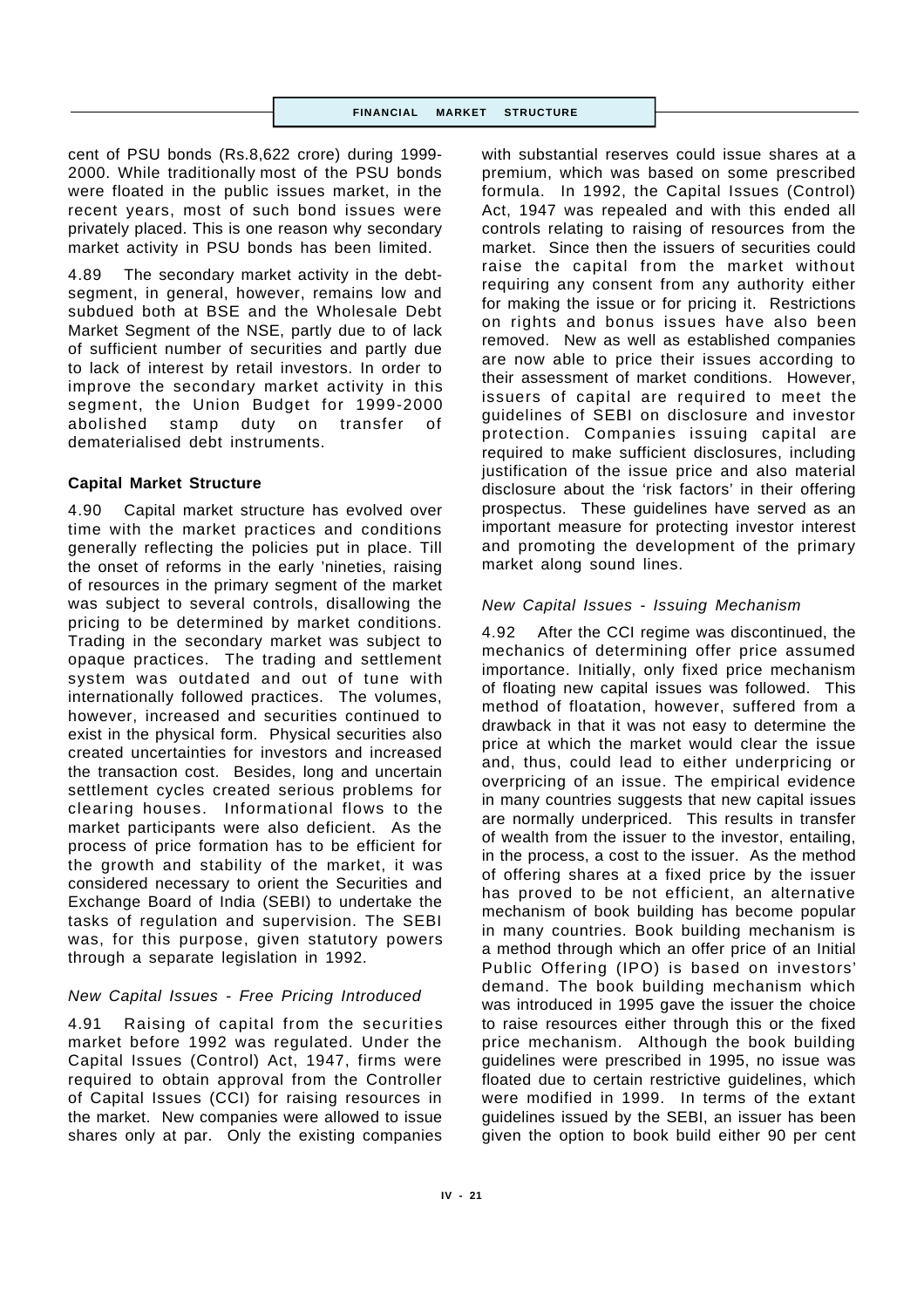of the net offer to the public or 75 per cent of net offer to the public. The balance issue is offered to the public at the fixed price determined through the book building exercise. In the 75 per cent book building scheme, the allotment in the book built portion is required to be only in the dematerialised form. The book building mechanism of floating new capital issues has been devised in such a way that small investors are also able to subscribe to securities at a price arrived at through a transparent process.

4.93 As the book building process is both time and cost-effective, it is becoming quite popular. This can be gauged from the fact that during 2000-2001 (April-October), 12 issues for an aggregate amount of Rs.1,256 crore (constituting 40.2 per cent of the total resources raised from the public issue market) were floated using book building mechanism as against 4 issues aggregating Rs.516 crore (constituting 6.7 per cent of the total resources raised) during the entire year of 1999-2000.

4.94 Both BSE and NSE offer their infrastructure for conducting on-line IPOs through book building. A related development has been the efforts to market IPOs through the existing secondary market infrastructure (trading terminals of stock exchanges, brokers, *etc.*). The SEBI has already approved a proposal of marketing of IPOs through stock exchanges and the guidelines to this effect are expected to be issued shortly. Once implemented, the system would help to overcome the inherent disadvantages faced by issuers and investors in the form of reduction of load on the banking and postal system and saving of time and cost associated with the process of new capital issues.

# *Secondary Market - Trading Mechanism*

4.95 The efficiency of automated *vis-à-vis* floorbased trading system in the secondary segment of the market is widely debated, although the evidence around the world suggests that markets are moving away from the floor-based trading system. Over time, floor-based trading is likely to disappear, going by the trends noticed so far. Transparency is the major factor in debates over floor-based system *versus* electronic system and proponents of the automated system contend that floor-based trading is inefficient and less transparent. Many major international stock markets, such as, London, Paris, Toronto, Frankfurt and Sydney, conduct electronic trading.

4.96 Till recently, trading on the Indian stock exchanges took place through open outcry system barring NSE and OTCEI, which adopted screenbased trading system from the beginning (*i.e.,* 1994 and 1992, respectively). At present all other stock exchanges have adopted on-line screenbased electronic trading, replacing the open outcry system. Of the two large stock exchanges, the BSE provides a combination of order and quote driven trading system, while NSE has only an order driven system. In an order driven system, orders from all over India are entered into the electronic system and matched directly on a continuous basis without the involvement of a jobber or market maker. In a quote driven system, the market makers offer two way quotes and are ready to buy and sell any quantity. With the introduction of computerised trading, members could enter their orders/quotes on work stations installed in their offices instead of assembling in the trading ring. All stock exchanges operating in India have over 8000 terminals spread wide across the country. In pursuance of the announcement made in the Union Budget 1999- 2000, the SEBI issued guidelines for opening and maintaining the trading terminals abroad. While no trading terminal could be opened abroad due to high cost of connectivity, the permission of internet trading provides an alternative as the investor in any location could route the order through the internet for execution on the Indian stock exchanges. For ensuring greater market transparency, the SEBI has recently banned negotiated and cross deals (where both the seller and the buyer operate through the same broker). In September 1999, all private off-market deals in both shares as well as listed corporate debts were banned. All such deals are now routed only through the trading screens.

4.97 There are three main advantages of electronic trading over floor-based trading as observed in India, *viz.,* transparency, more efficient price discovery, and reduction in transaction costs. Transparency ensures that stock prices fully reflect available information and lowers the trading costs by enabling the investor to assess overall supply and demand. Owing to computer-based trading, the speed with which new information gets reflected in prices has increased tremendously. The quantity and quality of information provided to market participants during the trading process (pre-trading and posttrading) having significant bearing on the price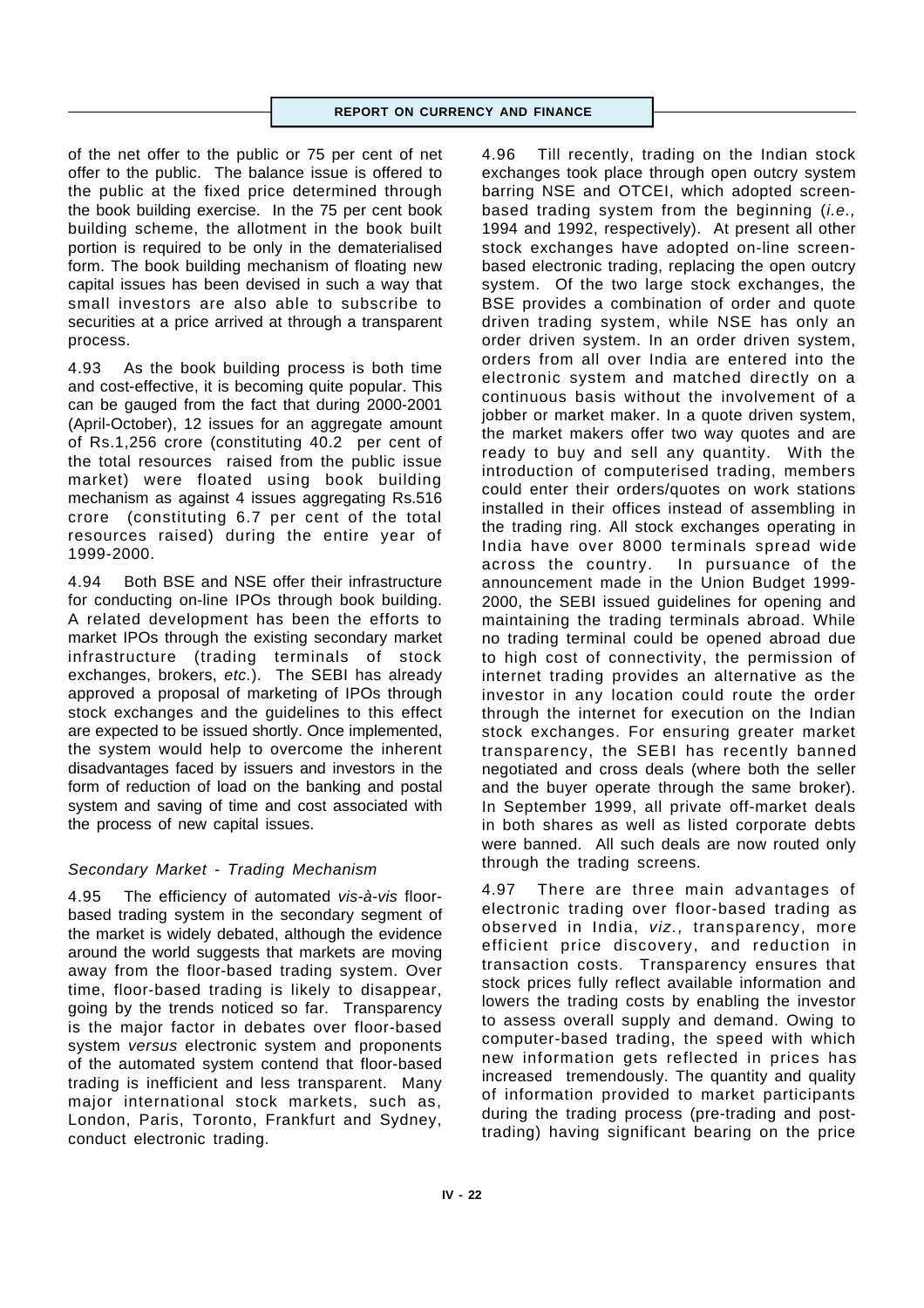formation has also improved. Besides, the screenbased trading has the advantage of integrating different trading centres all over the country into a single trading platform. It may be noted that prior to screen-based trading, the very presence of stock markets in different regions implied segmentation of markets affecting the price discovery process. Investors in other locations were, under such conditions, unable to participate in the price formation process at the major stock exchange, namely the BSE. However, with screenbased trading spread across various locations, the process of price discovery has improved in the Indian stock markets. Screen-based trading has also led to significant reduction in the transaction cost since it enabled the elimination of a chain of brokers for execution of orders from various locations at BSE and NSE.

## *Instruments and Market Participants*

4.98 The capital market has widened and deepened considerably in the recent years with enlargement of participants and emergence of new instruments. In the Indian capital market, traditionally mainly two instruments were traded, *i.e*., debt and equity. However, starting from the mid-'eighties and especially during the first-half of the 'nineties, a wide range of innovative/hybrid instruments combining both the features of debt and equity were introduced to suit varied needs of investors and issuers/borrowers. Besides DFIs, PSUs also issued many debt instruments with innovative features.

4.99 Markets have also widened with the increase in the number of players, such as, mutual funds and foreign institutional investors. There are now 34 mutual funds operating in the country with total asset base of over Rs. one lakh crore. At the end of November 2000, there were about 551 FIIs registered with the SEBI. They made investment to the extent of about US \$ 11.5 billion in equity. With large investment base and active trading operations, FIIs now significantly impact the Indian stock markets.

# *Trading, Clearing and Settlement Systems*

4.100 The trading, clearing and settlement systems, which had suffered from several bottlenecks, have been considerably improved with measures taken to shorten the settlement cycle through the introduction of rolling settlement system in select scrips and acceleration of the process of electronic book entry transfer through depository.

#### Trading Regulations

4.101 Trading by member brokers is subject to some restrictions. These relate to margining system, intra-day trading limit and exposure limit. Each broker is subject to margins and to the trading limit, Various types of margins, such as, daily margins, mark to market margin, ad hoc margin and volatility margins to contain price volatility, are in place. There is also an intra-day trading limit, which is the limit to volume. Each broker's trading volume during a day is not allowed to exceed the intra-day trading limit. In case a broker wishes to exceed this limit, he or she has to deposit additional capital with the exchange. Thus, brokers are now required to have adequate capital in relation to their positions. With a view to enhancing market safety, the upper limit for gross exposure of the member-broker of the stock exchange has been fixed at 20 times of his capital. These restrictions have an impact on daily transaction volume and daily volatility.

## Gradual Switch Over to the Rolling Settlement

4.102 The Indian stock market has, historically, adopted an account period settlement system whereby positions of brokers are accumulated till the end of a specified period and only the netted out positions with respect to every security are settled. The accumulation of position during the settlement cycle has given scope for speculative activities and, thus, increasing the possibility of default by participants. By combining the features of both cash and futures markets, the account period settlement also impeded the price discovery process. Further, the end of the settlement period, in the absence of significant borrowing and lending facility, has often witnessed erratic price movements. Although the account period settlement system through increased volume of trade, has tended to add to the liquidity in the system, there have been concerns over its ill-effects. As a partial remedy, the period of trading cycle was reduced from a fortnight to one week uniformly across all stock exchanges. The long-term solution to the trading system, however, rests with the alternative system of rolling settlement (RS), which is accepted and is being adopted in a phased manner. Under the RS system, any transaction made on a particular day necessarily results in delivery after a fixed number of days. The rolling settlement on a T+5 basis was introduced in select scrips numbering 10 in all in January 2000. Subsequently as on May 8, 2000,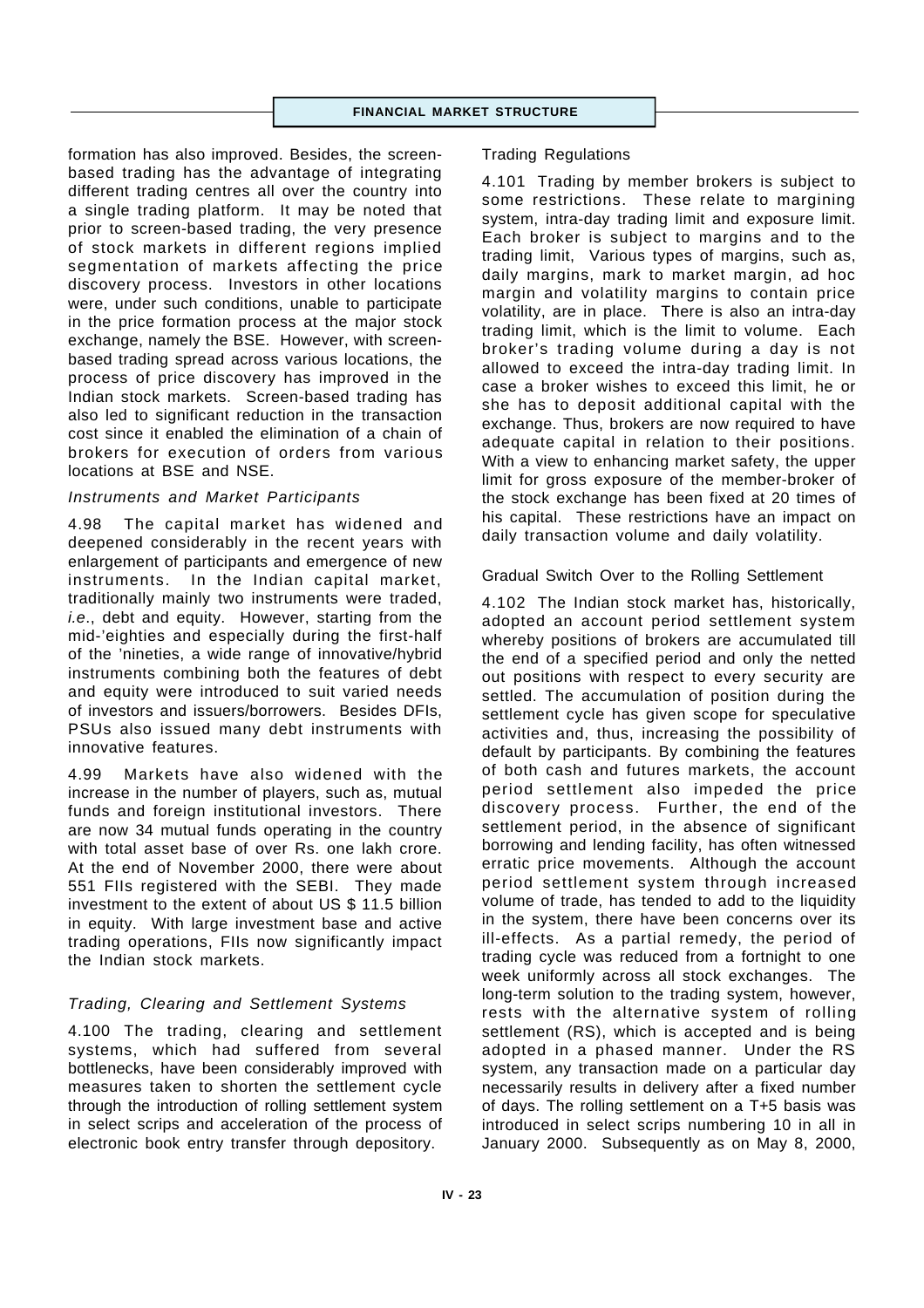153 more scrips were brought under the rolling settlement system. The introduction of rolling settlement, however, demands quicker movement of funds and securities. This, in turn, requires adequate developments in dematerialisation and electronic funds transfer (EFT) facility. While the process of dematerialisation is taking place satisfactorily through the existing depositories, efforts are afoot to improve and expand the existing EFT facility.

## Increased Dematerialisation

4.103 Safe and quick transfer of securities is an important element for smooth and efficient functioning of the securities market. Apart from the problems involved in the movement of physical security certificates, bad deliveries due to faulty paper work, theft, forgery *etc.* added to the transaction cost and restricted liquidity. To overcome these difficulties, legislative changes were carried out for maintaining ownership records in an electronic book-entry form. Under this mode, securities are transferred in a speedy and safe manner without interposition of issuers in the process, except in few circumstances. In order to catalyse the process of dematerialisation of securities and dematerialised trading, an element of compulsion was introduced by requiring the individual and institutional investors to settle trades compulsorily in dematerialised form in shares of select companies. At end-October 2000, there were 1415 scrips in which all investors institutional and retail - were required to settle trades in dematerialised form. As at end-May 2000, 93 per cent of securities delivered for settlement by value at BSE and NSE combined together were in the dematerialised form. With progressive expansion of the list of securities in the compulsory dematerialised form, it is expected that more than 98 per cent of scrips traded on all exchanges would be in compulsory dematerialised form by end-March 2001.

# Near Elimination of Counter-party Risk

4.104 One of the shortcomings of the clearing and settlement process of the Indian stock markets was the absence of a system to reduce counter-party risk. Managing this risk is essential for promoting a safe and efficient market. To provide the necessary funds and ensure timely completion of settlements in cases of failure of member brokers to fulfil their settlement

obligations, major stock exchanges have set up Settlement Guarantee Funds. The aggregate corpus of the Fund at the stock exchanges is presently over Rs.1,000 crore. The NSE has set up a clearing corporation which guarantees settlement of all trades. The clearing corporation, thus, assumes the counter party risk involved in all the transactions.

4.105 All stock exchanges in the country have established clearing houses. Consequently, all transactions are settled through the clearing houses. In the past, while some transactions were settled through the clearing houses, others were settled directly between the members. Routing of transactions through clearing houses has substantially reduced the credit risk in the settlement system.

# *Circuit Breakers/ Price Bands*

4.106 Circuit breakers were first introduced in 1987 in the U.S. in the wake of sharp fall in the share prices. To contain abnormal price variations, scrip-wise specific daily price bands or circuit breakers in India were introduced in 1995 whereby the trading automatically got suspended if the prices varied either side beyond 8 per cent; further trading was allowed only up to the price band. Price bands, which were originally fixed at 8 per cent, were relaxed in January 2000, whereby a further variation of 4 per cent in the scrip beyond 8 per cent, after a cooling off period of 30 minutes, was allowed. This was made applicable in the case of 100 scrips. In June 2000, for all scrips under compulsory rolling settlement, the price band was relaxed by 8 per cent (from 4 per cent earlier) with half an hour cooling period after the scrip had hit the initial price band of 8 per cent.

4.107 While recent experiences in some countries,, such as, Brazil, Taiwan and Thailand, showed that circuit filters were successful in slowing down the market momentum, there has been some controversy over the effectiveness of circuit filters over the medium to long-term. The opponents of circuit filters also cite their adverse effects on the process of price formation. In the recent Asian crisis, there were many instances when the price discovery process was impeded in the cash markets, spilling over subsequently to the futures markets as well. However, circuit filters are favoured mainly on the ground that they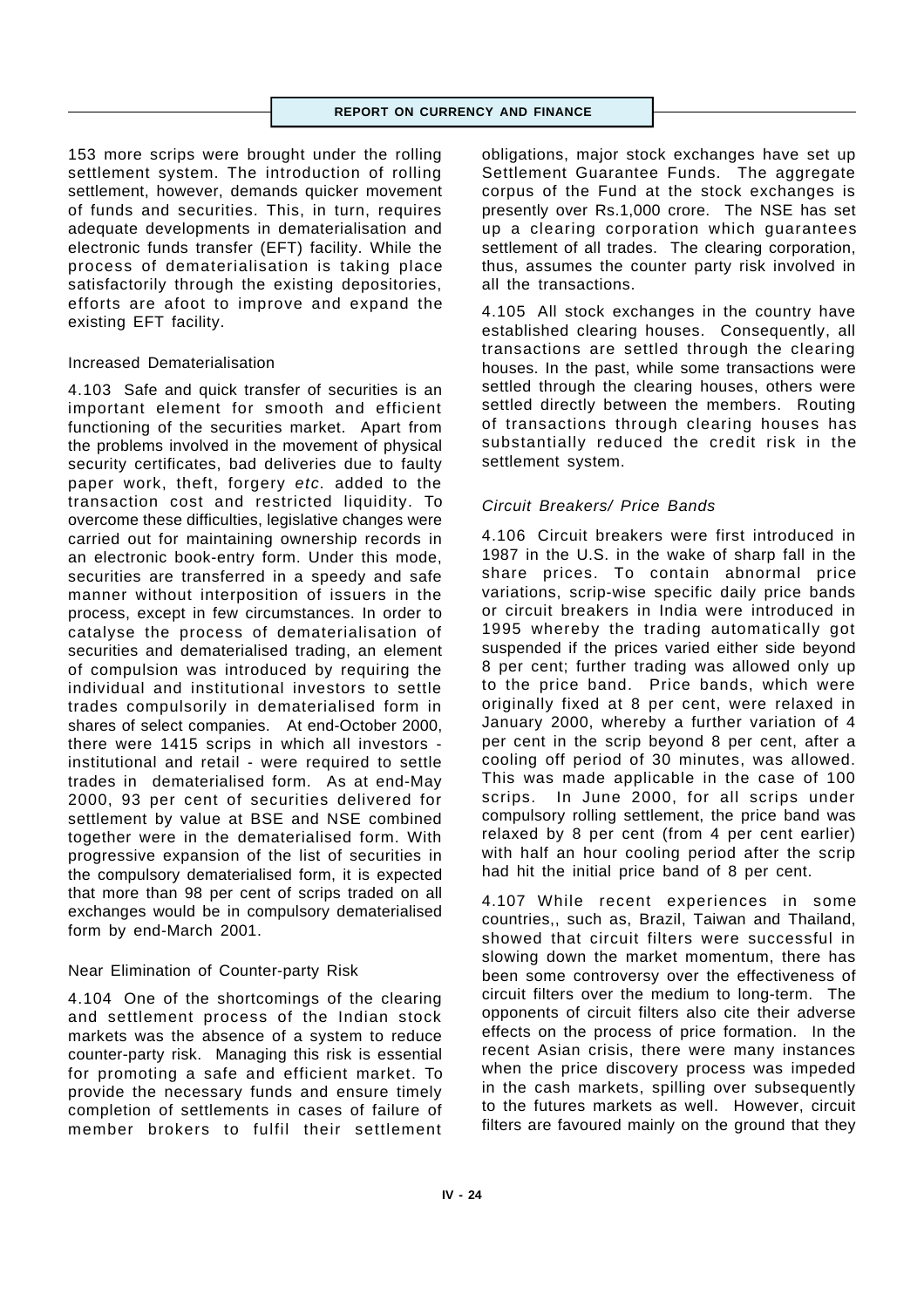are the best available tool for containing volatility. This is based on the belief that containing of excess volatility helps to maintain investor confidence in the market.

## *Structure of Informational Flows*

4.108 Market microstructure is concerned with information and disclosures. There is a broad agreement that transparency affects the information and price discovery. A company offering securities in the Indian capital market is required to make a public disclosure of all relevant information through its offer documents, as indicated earlier. After a security is issued to the public and subsequently listed on a stock exchange, the stock exchange requires the issuing company to make continuing disclosures under the listing agreement. In India, all listed companies are now required to furnish to the stock exchanges and also publish mandated unaudited financial results on a quarterly basis. India is one of the few countries in the world to have a system of quarterly disclosures and it has served a useful purpose in that price-sensitive information on earnings and revenues is now available at greater frequency. The publication of half-yearly corporate results on the basis of limited review by its auditors has also been made mandatory for listed companies. The disclosures of material information, which would have a bearing on the performance/operations of the company, are now required to be made available to the public immediately. Recently, a decision has been taken that the companies would be required to make decisions regarding dividend, bonus and rights announcements or any material event within 15 minutes of the conclusion of the board meeting where the decisions are taken. Following the international practices, companies in India are also required to provide shareholders with cash flow statements in the prescribed format along with the complete balance-sheet and profit and loss statement. Companies are also required to furnish to the stock exchanges on a quarterly basis, a statement on the actual utilisation of funds and actual profitability, as against projected utilisation of funds and projected profitability. As part of better corporate governance practices, disclosures about segment reporting, related party transactions and consolidated balance sheet are also expected to be introduced.

#### *Emphasis on Fair Trading Practices*

4.109 The SEBI has been mandated under its Act to prohibit insider trading in securities. In 1992, the SEBI formulated the Insider Trading Regulations prohibiting insider trading and made it a criminal offence punishable in accordance with the provisions under the SEBI Act, 1992. The Regulations define an insider as a person who has access to price-sensitive non-public information with regard to a company. Such a person is prohibited from trading in the securities of such a company under the regulations. The violation of the regulations can result in prosecution of the person guilty of such violation. During 1999-2000, of the 56 cases investigated by SEBI, 47 related to price rigging and manipulation. There are now separate regulations in place governing substantial acquisition of shares and takeovers of companies. The regulations are aimed at making the takeover process more transparent and to protect the interests of minority shareholders.

#### *Increasing Integration of Various Segments of Securities Markets*

4.110 In India, different stock exchanges have so far followed their own practices relating to settlement procedures creating segmentation of the market. While stock exchanges continue to follow different systems, certain developments have resulted in better integration of the various segments of the Indian securities market. The two major stock exchanges, *viz.,* BSE and NSE, have expanded their operations in different locations, thus, providing investors across the country with the facility to trade in the stocks listed/permitted in these stock exchanges. The Inter-connected Stock Exchange of India Ltd. (ICSI) has been set up as an inter-connected market system and provides its trading members a facility to trade on the national market in addition to the trading facility at the regional stock exchanges. This has integrated the various regional stock exchanges, although the trading activity in the ICSI has not been very significant. Many regional stock exchanges have also become members of BSE and NSE, which further strengthened the integration process of various stock exchanges in the country. Equity market is also increasingly integrating with the Government securities and private corporate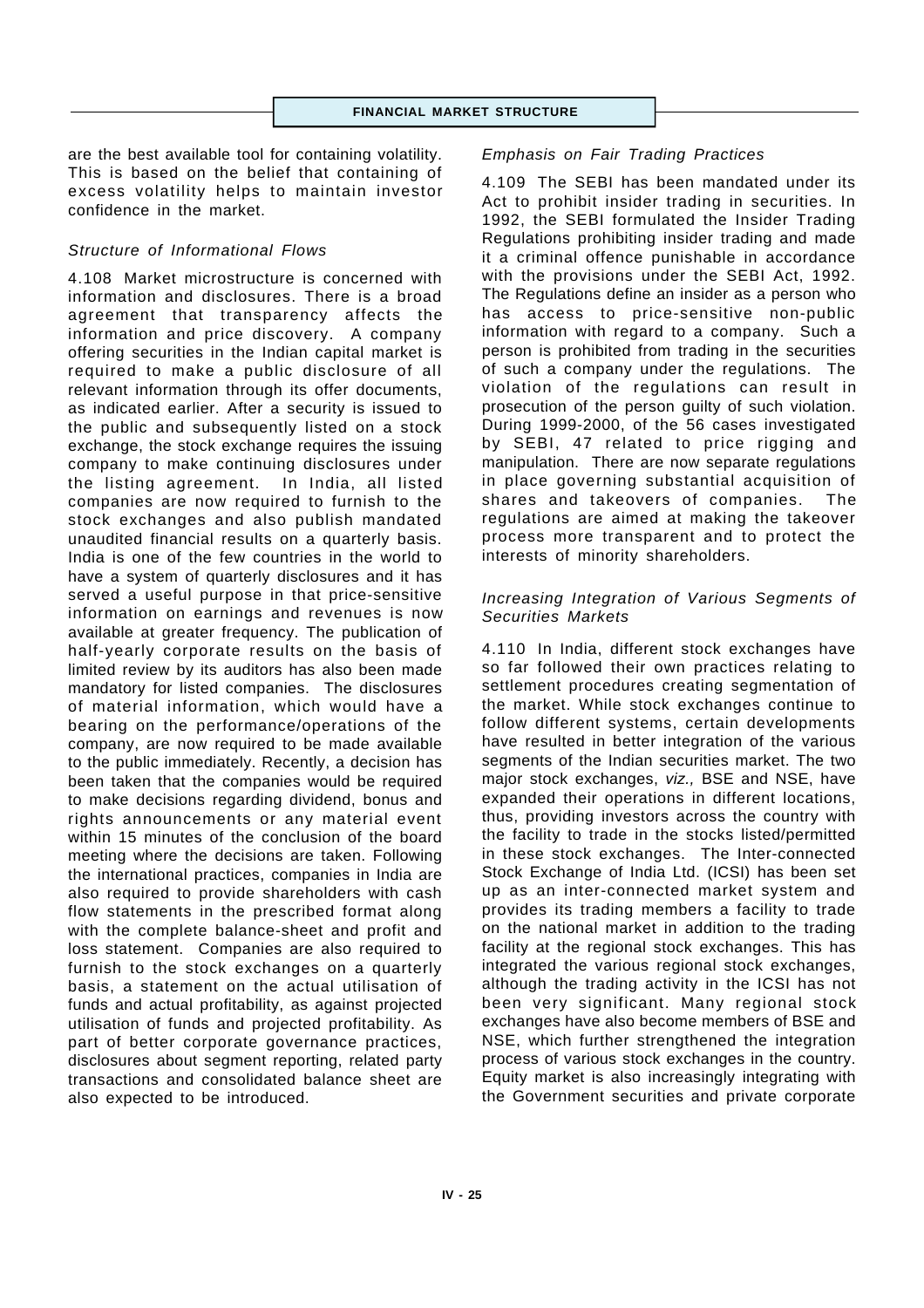sector debt market. The interest rate structure of Government securities and securities issued by the corporate entities is better aligned at present than in the past.

## *The Impact of the Changing Structure*

4.111 The changing structure of capital market has had some positive impact on the volatility, liquidity and transaction cost.

#### Volatility

4.112 Volatility plays a key role in assessing the risk/return trade-offs and forms an important input in asset allocation decisions. It is widely accepted that large fluctuations in market returns carry important negative effects on risk-averse investors. Besides, they have important economic implications, especially for the overall domestic investment, and for the flow of funds from abroad. Volatility is caused by a number of factors ranging from technical or short-term to fundamentals. These, *inter alia*, include trading practices like the length of the settlement period, the facility for carry-forward of transaction, announcements of corporate results, measures announced in the Government budgets, industrial production, the overall economic condition including the policy stance, and the extent of openness of the economy. Several macroeconomic variables like inflation, money supply, interest rates, *etc.* also affect the movements in share prices directly or indirectly. The market microstructure too wields influence on volatility.

4.113 An analysis of the volatility of the Indian stock markets as measured in terms of co-efficient of variation (CV) in the BSE Sensex suggests that although stock markets continue to be highly volatile, the volatility has tended to decline in the recent years. Co-efficient of variation at 25.93 per cent during the period from April 1991 to March 2000 was lower as compared with 33.43 per cent during the 6-year period from April 1985 to March 1991. The CV declined further to 17.51 per cent during the period from April 1995 to March 2000. Volatility in recent years has been affected by the trends in the NASDAQ market.<sup>4</sup>

#### Liquidity

4.114 The condition of market liquidity can be considered as one of the factors affecting the price discovery function and market efficiency. A liquid market is defined as a market where a large volume of trades can be accommodated without any significant effects on price. Liquidity on the Indian stock exchanges has improved significantly due to sharp increase in trading volumes, which grew at an average annual rate of 75.8 per cent during the latter half of the 'nineties (Table 4.6). The growth of liquidity is also evident from the two ratios, *viz*., traded value ratio and turnover ratio, which are commonly used to measure the liquidity.

4.115 The traded value ratio is measured as the total value traded divided by GDP. The turnover ratio is measured by the value of total shares traded divided by market capitalisation. Whereas the traded value ratio captures trading in relation to the size of the economy, the turnover ratio captures trading in relation to the size of the stock market.

4.116 An analysis of these two ratios in the Indian stock market suggests that liquidity has increased in the recent years. The traded value ratio, which was 23.2 per cent during 1993-94, declined to 15.7 per cent during 1994-95, but increased sharply thereafter to 58.1 per cent by 1998-99. A sharp improvement has also taken place in the turnover ratio. The ratio, which was 50.9 per cent during 1993-94, declined to 34.4 per cent in the following year, but increased gradually thereafter to as high as 215.1 per cent during 1999-2000 (Table 4.7).

#### Transaction Costs

4.117 Transaction costs have a significant bearing on returns as they can substantially affect the notional gains from investments. Transaction costs also impact volumes and volatility as reduction in trading cost could induce the investor to trade more frequently leading to increased volumes. The empirical evidence suggests that increased trading volumes by increasing liquidity result in reduction in volatility. Transaction costs, apart from including explicit cost, such as, brokerage fees, *etc.* also include some implicit components, such as, market impact cost (cost of degradation in price suffered due to execution of large orders), clearing and settlement cost arising due to counter party risk, paper work cost and bad delivery, *etc.* In addition, in a trading

<sup>4</sup> Volatility has been covered in detail in Chapter V.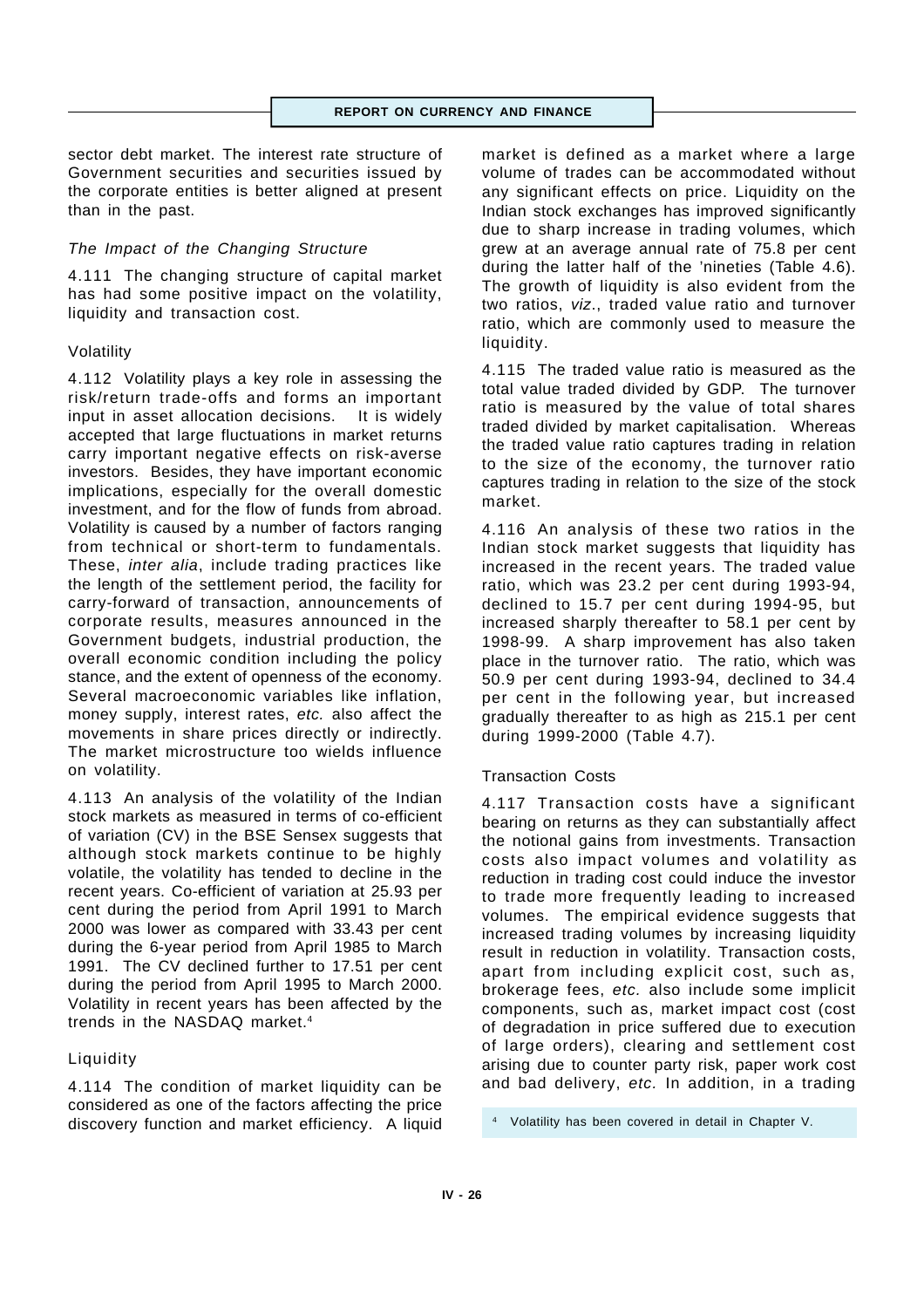|                                                                                                                 |                    |                   |                     | (Rupees crore)      |
|-----------------------------------------------------------------------------------------------------------------|--------------------|-------------------|---------------------|---------------------|
| Year                                                                                                            | Turnover           |                   |                     |                     |
| (April - March)                                                                                                 | <b>BSE</b>         | <b>NSE</b>        | Others              | All India           |
| 1                                                                                                               | $\overline{2}$     | 3                 | $\overline{4}$      | 5                   |
| 1990-91                                                                                                         | 36012<br>(22.6)    |                   |                     |                     |
| 1991-92                                                                                                         | 71777              |                   |                     |                     |
|                                                                                                                 | (99.3)             |                   |                     |                     |
| 1992-93                                                                                                         | 45696<br>$(-36.3)$ |                   |                     |                     |
| 1993-94                                                                                                         | 84536<br>(85.0)    |                   | 119167<br>$(-)$     | 203703<br>$(-)$     |
| 1994-95                                                                                                         | 67748<br>$(-19.9)$ | 1728<br>$(\cdot)$ | 93429<br>$(-21.6)$  | 162905<br>$(-20.0)$ |
| 1995-96                                                                                                         | 50064<br>$(-26.1)$ | 68141<br>(3843.3) | 109163<br>(16.8)    | 227368<br>(39.6)    |
| 1996-97                                                                                                         | 124284<br>(148.3)  | 294504<br>(332.2) | 227328<br>(108.2)   | 646116<br>(184.2)   |
| 1997-98                                                                                                         | 207383<br>(66.9)   | 369934<br>(25.6)  | 331364<br>(45.8)    | 908681<br>(40.6)    |
| 1998-99                                                                                                         | 311999<br>(50.4)   | 414383<br>(12.0)  | 297000<br>$(-10.4)$ | 1023382<br>(12.6)   |
| 1999-00                                                                                                         | 685028<br>(119.6)  | 839052<br>(102.5) | 542951<br>(82.8)    | 2067031<br>(102.0)  |
| Average Annual<br><b>Growth Rate</b>                                                                            |                    |                   |                     |                     |
| 1990-91 to<br>1994-95                                                                                           | 30.13              |                   |                     |                     |
| 1995-96 to<br>1999-00                                                                                           | 71.81              | 863.13            | 48.66               | 75.80               |
| Not available.<br><b>Note</b><br>: Figures in brackets indicate percentage variation<br>over the previous year. |                    |                   |                     |                     |

**Table 4.6: Turnover at Stock Markets**

(Per cent) Year Traded Value Turnover (April - March) Ratio Ratio 1  $2$  3 1993-94 23.2 50.9 1994-95 15.7 34.4 1995-96 18.7 39.7 1996-97 45.8 132.3 1997-98 58.1 154.1 1998-99 58.1 178.3 1999-00 - 215.1 - Not available.

**Table 4.7: Indicators of Liquidity**

in the past few years. The transaction cost on India's equity market declined to 0.6 per cent of selling/buying price in 1999 from 4.75 per cent in 1994. The transaction cost in India now compares well with that in the best markets of the world (Table 4.8). The reduction in the transaction cost is an excellent signal of improvement in the overall market efficiency and market growth.

#### **Insurance Market Structure**

4.119 In an increasingly competitive economy, the need for insuring against risks is well recognised. In India, the insurance industry is broadly classified into life insurance and non-life insurance business. The life insurance business has so far been undertaken by the Life Insurance Corporation of India (LIC) and the non-life insurance by the General insurance Corporation (GIC) and its four subsidiaries. The share of insurance in the financial savings of the household sector grew up from 7.6 per cent in 1980-81 to 11.4 per cent in 1999-2000. Despite the state monopoly, the insurance business in rural areas remains underdeveloped. In terms of sum assured for life insurance by LIC, 47.0 per cent of the new business originated from the rural areas during 1998-99. By contrast, only 5.2 per cent of insurance premium of GIC and its subsidiaries was from rural areas during the same year.

4.120 Insurance penetration - measured as the ratio of insurance premium to GDP - at 2.6 per cent in 1998 has remained quite low as compared with the world average of 7.4 per cent. The insurance industry in India, so far organised as state monopoly, while contributing substantially

| mechanism which involves market makers,        |  |  |
|------------------------------------------------|--|--|
| trading cost also includes bid and ask spread. |  |  |

**Source :** BSE, NSE and SEBI.

4.118 Despite the growing popularity of stock markets during the 'eighties and the first half of the 'nineties, the transaction costs were high due to physical movement of papers, bad deliveries due to existence of securities in physical form, less transparent method of trading, involvement of a chain of brokers for executing transactions in the largest stock exchange, *etc.* Changes in the market microstructure, such as, automated trading, dematerialisation, increased liquidity, guarantee of trades and increased competition in the supply of brokerage services and resultant reduction in brokerage fees have brought about a significant reduction in the transaction cost. According to the estimates, there has been a decline in average transaction cost for all investors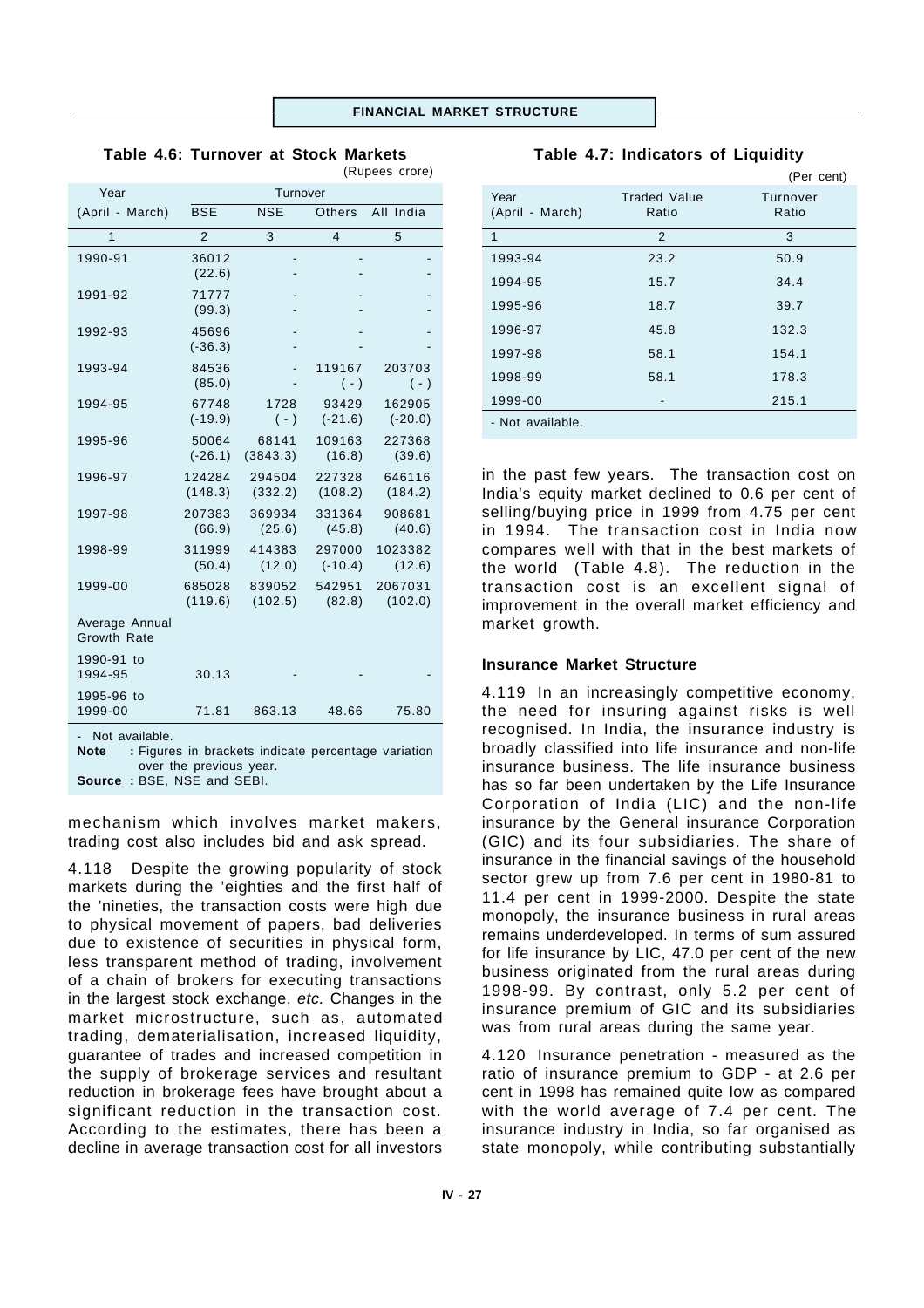## **Table 4.8: Transaction Costs on Indian Stock Exchanges**

|                                                                                      |         |      | (Per cent)  |
|--------------------------------------------------------------------------------------|---------|------|-------------|
| Transaction cost/ Year                                                               | 1994    | 1999 | Global Best |
| 1                                                                                    | 2       | 3    | 4           |
| Trading                                                                              |         |      |             |
| Fees                                                                                 | 2.50    | 0.25 | 0.25        |
| Market Impact Cost                                                                   | 0.75    | 0.25 | 0.20        |
| Clearing                                                                             | Present | Nil  | Nil         |
| Settlement                                                                           |         |      |             |
| Paper work                                                                           | 0.75    | 0.10 | 0           |
| Bad delivery                                                                         | 0.50    | O    | O           |
| Stamp duty                                                                           | 0.25    | 0    | O           |
| Total                                                                                | >4.75   | 0.60 | 0.45        |
| <b>Source:</b> SEBI and Indian Securities Market - A Review,<br>NSE, September 2000. |         |      |             |

in terms of mobilisation of long-term financial savings, has not been able to cover more than 18 per cent of the population. This was due mainly to the absence of competitive pressure resulting in inadequate development of insurance products. While the Government securities dominate the investment portfolio of LIC, market instruments, such as, shares and debentures are important investment avenues for GIC and its subsidiaries.

4.121 In the wake of financial liberalisation during the early 'nineties, the Committee on Reform of the Insurance Sector (Chairman: Shri R. N. Malhotra) recommended in 1994 the opening up of the insurance sector to private participation and the institution of a separate regulatory and development authority. Accordingly, the Insurance Regulatory and Development Authority (IRDA) Act was enacted in 1999, and a separate Insurance Regulatory and Development Authority was set up. The insurance sector was also thrown open to the private sector. This has opened up the possibility of developing India's insurance industry on a competitive basis to meet the insurance demand of a socially and economically mobile society and a rapidly changing industrial sector.

4.122 With the dismantling of the state monopoly, the emerging structure of the insurance business remains uncertain. However, the nature of the evolving insurance business would certainly influence the market position of various participants. Initially, insurance is seen as a complex product of a high advice and service component in which face-to-face interaction is

important. As the products become simpler and awareness increases, they become off-the-shelf commodities, which can be sold through retail counters (*e.g.*, banks), telephones or Internet. However, such transition is a slow process and the importance of the existing distribution channels, particularly in India, would not diminish. Nevertheless, banks, financial institutions and NBFCs may be willing to utilise their existing customer-depositor base for the purpose. While there would be a tendency for the new entrants to eat into the market share of the LIC and GIC in the existing segments, the maximum growth in business is expected to be through building up of niches around new products. Examples of potential niches of new entrants may be (i) offering creditors' insurance schemes to financial sector players, (ii) providing general insurance cover for service sector, which remains under-serviced at present, (iii) greater coverage in personal insurance including health, shopkeepers, accident and professional indemnity covers, and (iv) providing index-linked returns on life insurance policies.

4.123 An evolving insurance sector needs high degree of regulation to ensure solvency of insurers and also the protection of interests of policyholders. The IRDA Act 1999, while allowing private participation including foreign equity participation up to 26 per cent of the paid-up capital, has simultaneously stipulated prudential norms for investments and service obligations in the less-lucrative rural sector.

4.124 Both banks and NBFCs satisfying the prescribed criteria have already been permitted to enter the insurance business with prior approval of the Reserve Bank. All banks and their subsidiaries are permitted to undertake fee-based insurance business without risk participation. For risk participation, banks would be required to form a joint-venture company with a normal equity participation of 50 per cent. The Reserve Bank will give permission to banks and registered NBFCs, desirous of entering the insurance business on a case-by-case basis subject to the satisfaction with the laid down criteria. When a foreign partner contributes 26 per cent of the equity with the prior approval of IRDA/ FIPB, more than one bank may be permitted to participate in the equity of the insurance joint venture. NBFCs are also allowed to participate in the insurance business subject to the satisfaction of laid down criteria relating to net owned fund (not less than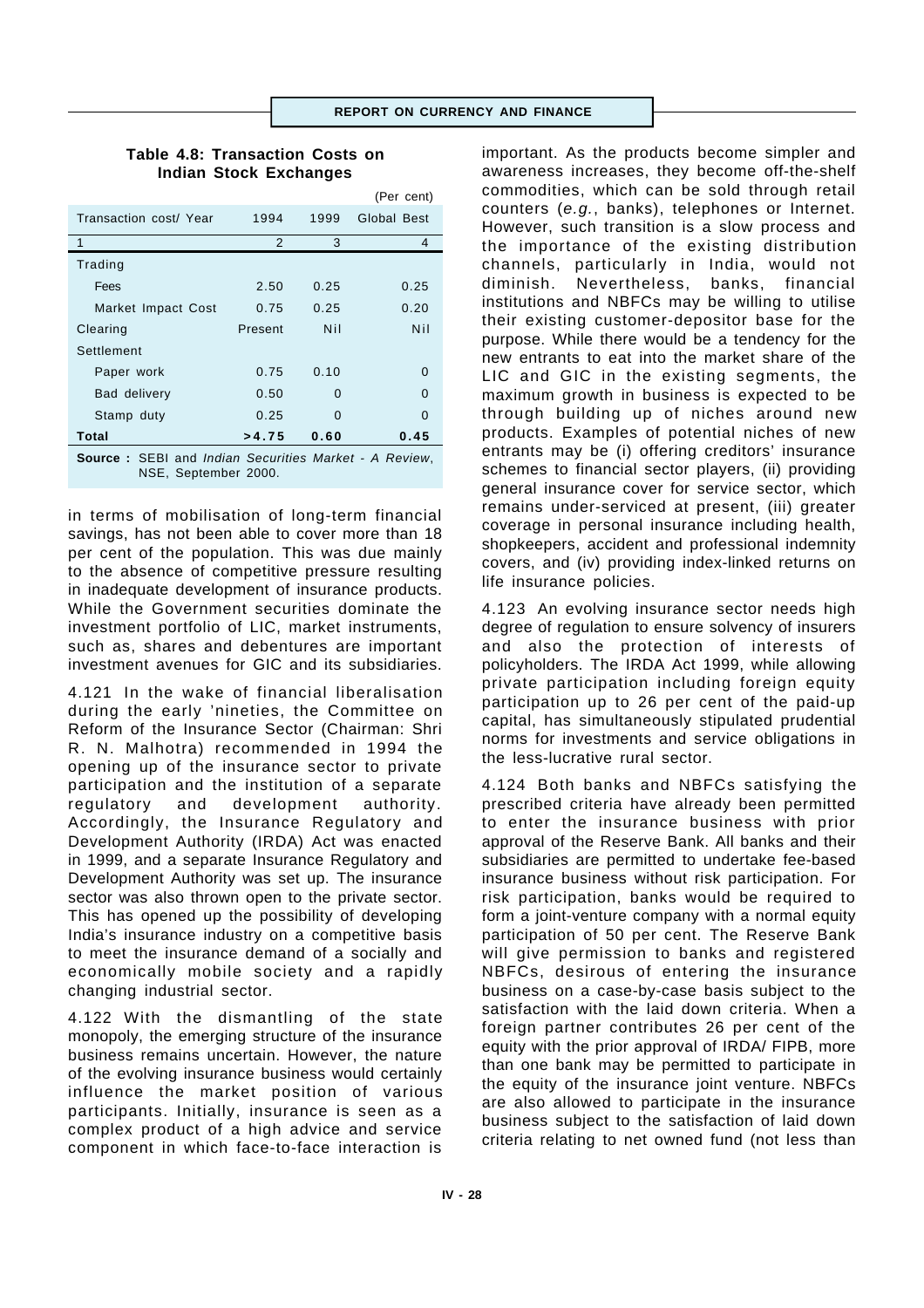Rs.500 crore), CRAR, net NPAs, net profits, *etc.* Banks and NBFCs entering the insurance business have been directed to ensure that 'arms length' distance is maintained between the bank/ FI/NBFC and the insurance entity, so that the risks in the insurance business are not transferred to the parent entity.

#### **Emerging Markets**

4.125 Apart from traditional financial markets, two more markets are emerging, namely, the derivatives market, which has come into being recently and the bancassurance market, which is likely to emerge in an important way once banks start undertaking insurance business.

# *Derivatives Market Structure*

4.126 Financial derivatives in the Indian financial markets are of recent origin barring trade related forward contracts in the forex market<sup>5</sup>. Recently, over-the-counter (OTC) as well as exchange traded derivatives have been introduced, marking an important development in the structure of financial markets in India. Forward contracts in the forex market have also been liberalised. Exchange traded derivatives tend to be more standardised and offer greater liquidity than OTC contracts, which are negotiated between counterparties and tailored to meet the needs of the parties to the contract. Exchange traded derivatives also offer centralised limits on individual positions and have formal rules for risk and burden sharing.

4.127 In India, OTC derivatives, *viz.,* Interest Rate Swaps (IRS) and Forward Rate Agreements (FRAs) were introduced in July 1999, while one exchange traded derivative, *viz.,* Stock Index Futures was introduced by the two largest stock exchanges in June 2000. The FRA is an off-balance sheet contract between two parties under which one party agrees on the start date (or trade date) that on a specified future date (the settlement date) that party, *viz.*, the party that agrees, would lodge a notional deposit with the other for a specified sum of money for a specified period of time (the FRA period) at a specified rate of interest (the contract rate). The party that has agreed to make the notional deposit has, thus, sold the FRA to the other party who has bought it. The IRS is a contract between two counter-

<sup>5</sup> Futures markets in the commodity segment, however, have existed for a long time.

parties for exchanging interest payment for a specified period based on a notional principal amount. The notional principal is used to calculate interest payments but is not exchanged. Only interest payments are exchanged. The IRS and FRA were introduced with a view to deepening the money market as also to enable banks, Primary Dealers and financial institutions to hedge interest rate risks. The IRS has emerged as the more popular of the two instruments in the Indian market, accounting for nearly all of the 928 outstanding deals, amounting to Rs.12,620 crore of notional principal as on November 17, 2000. The overnight call money rates and the forex forward rates have emerged as the most popular benchmark rates.

4.128 A resident of India who has borrowed foreign exchange in accordance with the FEMA, may enter into an interest rate swap or currency swap or coupon swap or foreign currency option or interest rate cap/collar or Forward Rate Agreement (FRA) contract with an authorised dealer (AD) in India or with a branch outside India of an authorised dealer for hedging his loan exposure and unwinding from such hedges provided that (i) the contract does not involve rupee, (ii) foreign currency borrowing has been duly approved, (iii) the notional principal amount of the hedge does not exceed the outstanding amount of the loan, and (iv) the maturity of the hedge does not exceed the un-expired maturity of the underlying loan. ADs in India may remit foreign exchange related to such foreign exchange derivative contracts. No resident in India can enter legally into a foreign exchange derivative contract without the prior permission of the Reserve Bank. Among the non-residents, while FIIs may enter into a forward contract with rupee as one of the currencies with an AD in India, nonresident Indians and Overseas Corporate Bodies could take forward cover with an AD to hedge (i) dividend due on shares held in India, (ii) balances in FCNR(B) and NR(E)A, and (iii) the amount of investment made under portfolio scheme. The Reserve Bank may also consider allowing residents to hedge their commodity price risk (including gold but excluding oil and petroleum products) subject to certain conditions.

4.129 A beginning with equity derivatives has been made with the introduction of stock index futures by BSE and NSE. Stock Index Futures contract allows for the buying and selling of the particular stock index for a specified price at a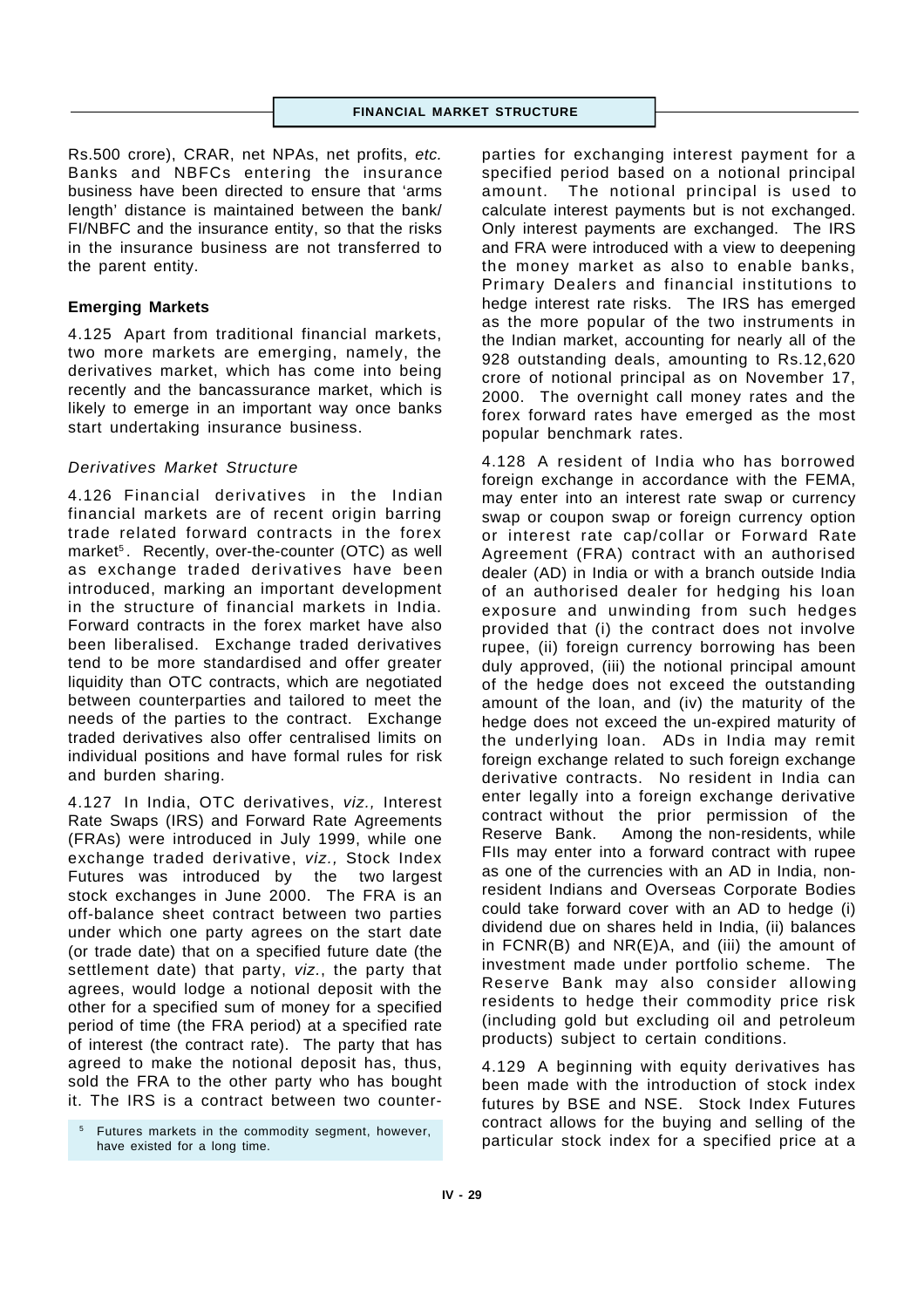specified future date. Stock Index Futures, *inter alia*, help in overcoming the problem of asymmetries in information. Information asymmetry is mainly a problem in individual stocks as it is unlikely that a trader has marketwide private information. As such, the asymmetric information component is not likely to be present in a basket of stocks. This provides another rationale for trading in Stock Index Futures. Also, trading in index derivatives involves low transaction cost in comparison with trading in underlying individual stocks comprising the index. While the BSE introduced stock index futures for BSE Sensex comprising 30 scrips, the NSE introduced Stock Index Futures for S&P CNX Nifty comprising 50 scrips. Stock Index Futures in India are available with one month, two month and three month maturities. Till November 8, 2000, both the stock exchanges had recorded a cumulative combined turnover of Rs.1,210 crore. To effectively manage risk in the derivative segment, adequate risk containing measures have been put in place. They include specifying minimum net worth requirement of brokers and its composition, margining system based on 99 per cent Value at Risk (VaR) model, position limit for various participants and guidelines for collection and enforcement of margins. Another equity derivative product in the equity market, *viz.,* stock index options is likely to be introduced shortly. The SEBI has set January 2001 as the target date for introducing options trading in the Indian market.

4.130 Forward contracts market has emerged as an important segment of the forex market in India in the recent years. It comprises customers, such as, corporates, exporters, importers, and individuals, Authorised Dealers (ADs) and the Reserve Bank. Of late, FIIs have emerged as major participants in this segment. The market operates from major centres with Mumbai accounting for bulk of the transactions. Till February 1992, forward contracts were permitted only against trade related exposures and these contracts could not be cancelled except where the underlying transactions failed to materialise. In March 1992, in order to provide operational freedom to corporate entities, unrestricted booking and cancellation of forward contracts for all genuine exposures, whether trade related or not, were permitted. At present, the forward contracts market is active up to six months where two-way quotes are available. The maturity profile has

recently elongated with quotes available up to one year. With the gradual opening up of the capital account, forward premium is now increasingly getting aligned with the interest rate differential. Importers and exporters also influence the forward market in many ways. Besides, banks are allowed to grant foreign currency loans out of FCNR (B) liabilities and this too facilitated integration of the forex and the money markets, affecting the forward premium.

# *Bancassurance*

4.131 In developing countries, one important character of insurance business and of long-term life insurance, in particular, is that insurance policies are generally a combination of risk coverage and savings. The savings component in the insurance policies is seen as a possible source of competition for the banking industry, as the insurance industry develops on a competitive basis. There are, however, other considerations, that point to the possible complementarities and synergies between the insurance and banking business.

4.132 The most important source of complementarity arises due to the critical role that banks could play in distributing and marketing of insurance products. So far, direct branch network of LIC, GIC and its subsidiaries together with their agents have been instrumental in marketing of insurance products in India. With further simplification of insurance products, however, the vast branch network and the depositor base of commercial banks are expected to play an important role in marketing insurance products over the counter. The eagerness on the part of several banks and NBFCs to enter into insurance business following the opening up of the industry to private participation reflects this emerging process.

4.133 The present interest of banks to enter into insurance business also mirrors the global trend. In Europe the synergy between banking and insurance has given rise to the concept of 'bancassurance' - a package of financial services that can fulfill both banking and insurance needs. In France, for example, over half of the insurance products are sold through banks. In the US, banks lease space to insurers and retail products of multiple insurers, in the way the shops sell products. The institutional framework within which this functional overlaps are taking place